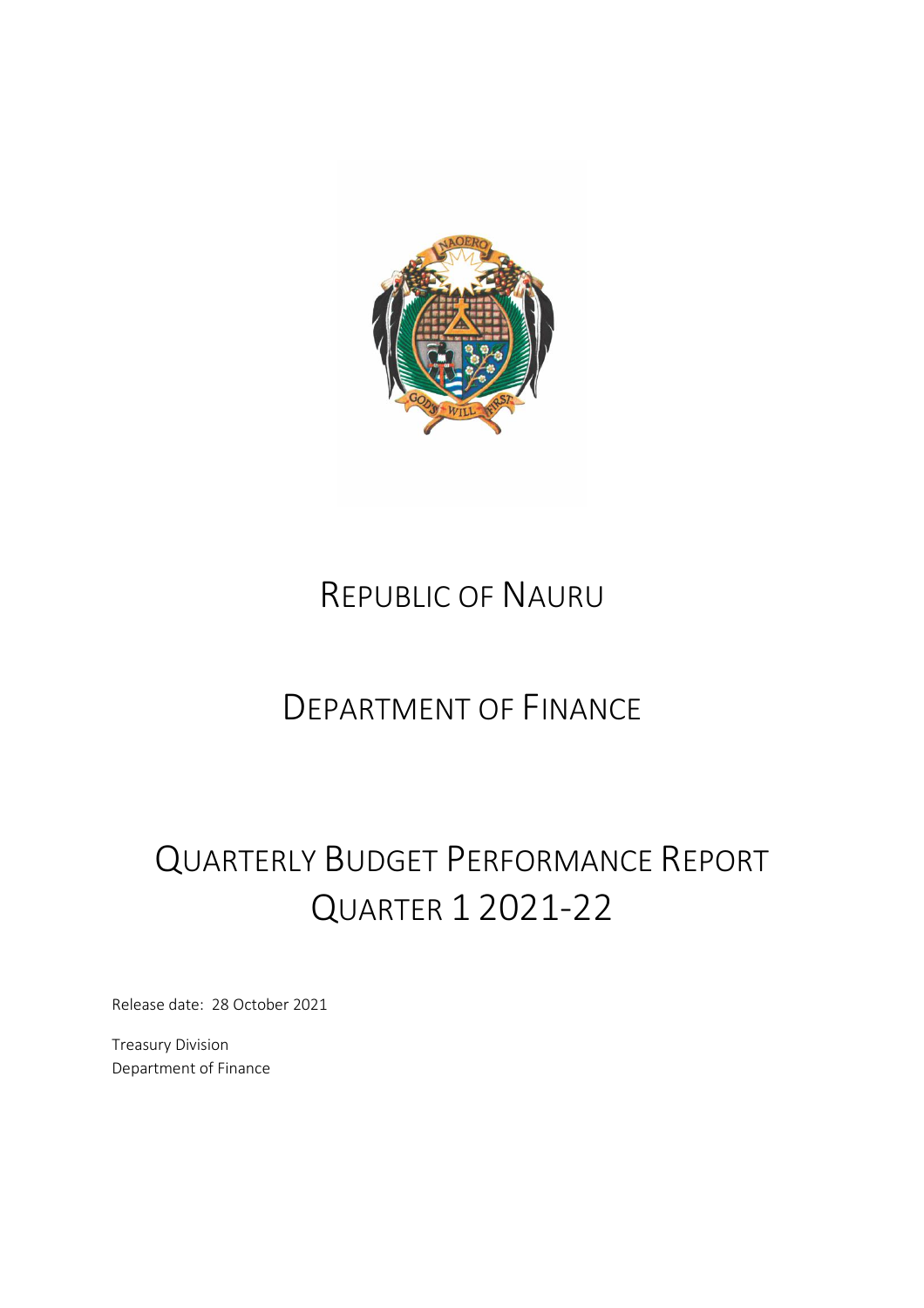# TABLE OF CONTENTS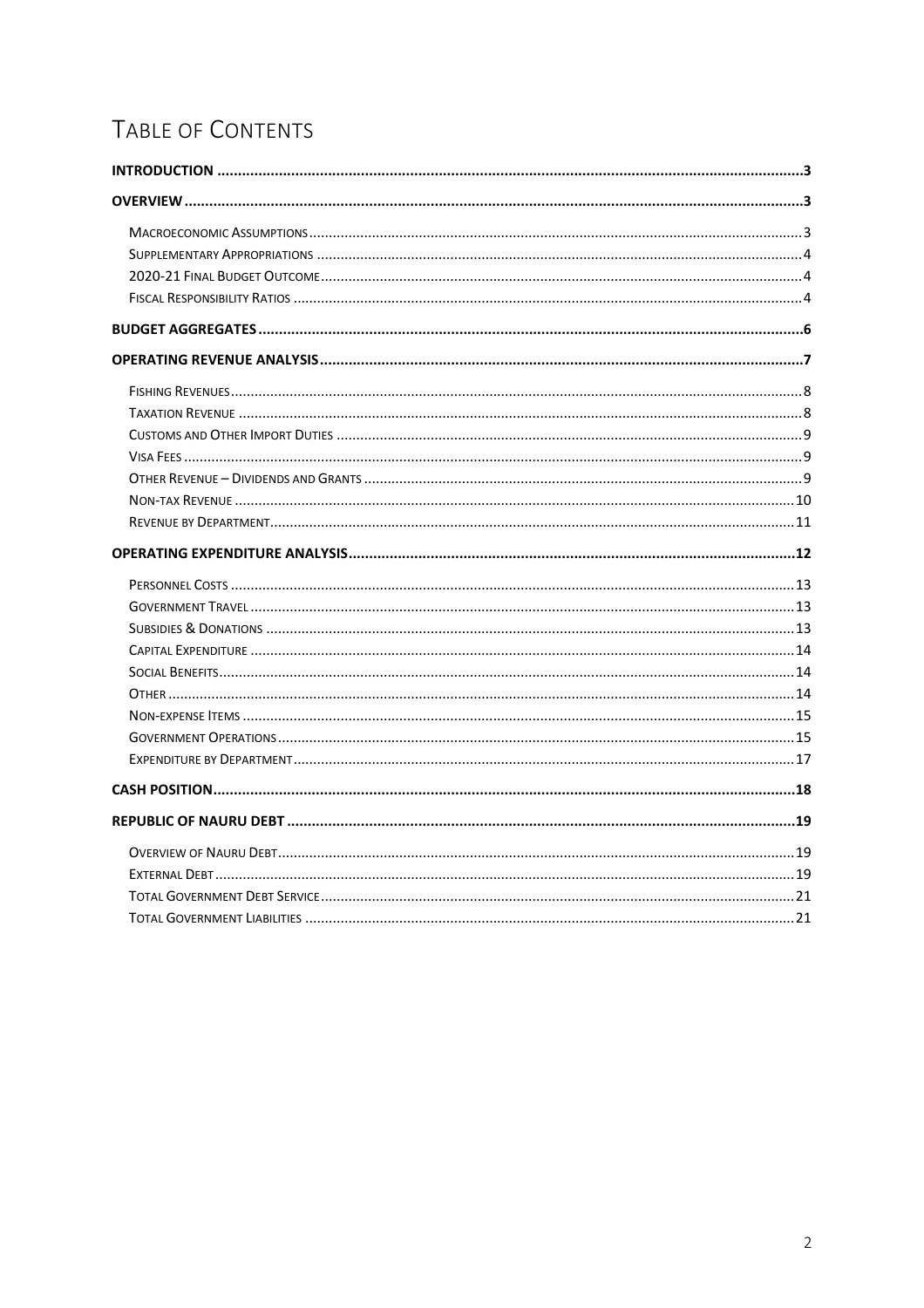# QUARTERLY BUDGET PERFORMANCE REPORT – QUARTER 1 2021-22

## <span id="page-2-0"></span>INTRODUCTION

This is the performance report for the first quarter of the 2021-22 Budget year for the Republic of Nauru. It provides revenue and expenditure data recorded by Treasury for the period 1 July 2021 to 30 September 2021. It is based on all available information to Treasury as at 12 October 2021.

- In aggregate, actual year to date performance is in line with expectations, with 34 per cent of total expected annual revenue collected and 23 per cent of total expenditure spent to 30 September 2021.
- This reflects the seasonal nature of revenue collections, and the timing of lumpy one-off expenditure payments.

This report covers General Government operations. It does not include donor expenditures nor the operations of State-owned enterprises (SoE's), except where transfers from the Government have been made to donor projects or as subsidies/loans to SoE's. It includes receipts from direct budget support donor funding.

In line with requirements of Policy Reform Deliverables agreed between GON and Asian Development Bank (ADB), the Q1 report also contains the Republic of Nauru Debt Status as at 30 June 2021. All figures are in Australian dollars.

## <span id="page-2-1"></span>OVERVIEW

## <span id="page-2-2"></span>MACROECONOMIC ASSUMPTIONS

The macro-economic assumptions for Nauru have been upgraded moderately following publication of the International Monetary Fund (IMF) World Economic Outlook in April 2021.

| <b>I</b> tem                                      | 2019-20 | 2020-21 | $2021 - 22$ |
|---------------------------------------------------|---------|---------|-------------|
| Real GDP Growth (per cent change)                 |         | 1.6     | 0.9         |
| Nominal GDP (\$A million)                         | 171     | 179     | 185         |
| Consumer prices (period average, per cent change) | ი 9     |         |             |

The IMF has acknowledged Nauru's success in its robust response to the containment efforts and in doing so efficiently averting an outbreak of COVID-19. Public spending mostly in improving infrastructure, subsidies and donations to SOEs and ensuring public sector operates smoothly during a challenging year has resulted in IMF moderating Nauru growth projections.

With a slight reduction in economic activity anticipated in the short-term as a result of winding down of RPC by year end, the IMF anticipates Gross Domestic Product (GDP) for 2021-22 to grow by 0.9 percent year on year, 7 basis point less than previous year growth. The inflation outlook has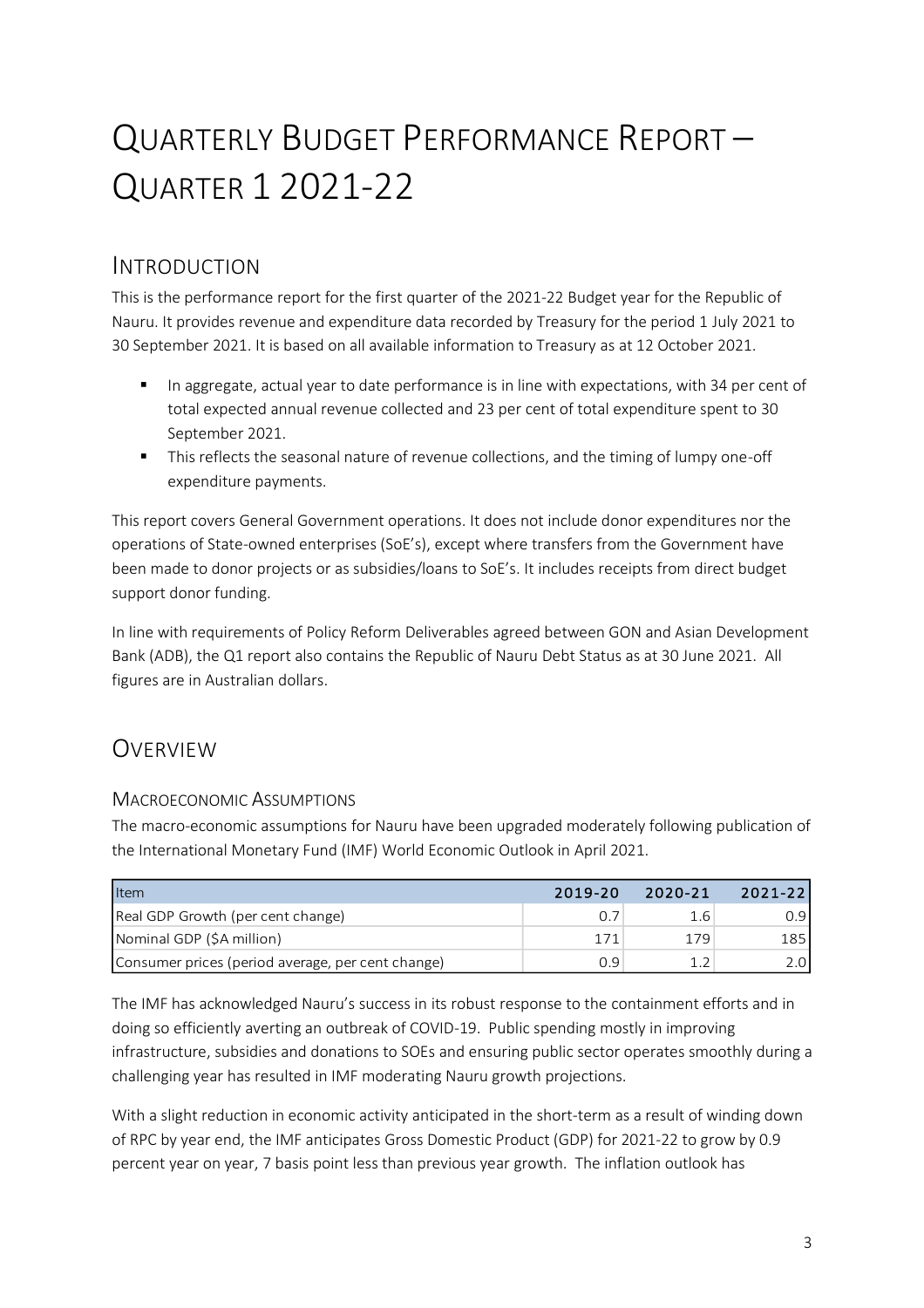strengthened to 2 per cent due to inflationary pressures as global conditions stabilised after Covid-19. The nominal GDP estimate for 2021-22 is now \$185 million.

## <span id="page-3-0"></span>SUPPLEMENTARY APPROPRIATIONS

There was one supplementary appropriation in the quarter, to recognise the Government's decision to support Overseas medical referrals, construction of a Government building project amongst other things not accounted for within the 2021-22 Budget.

• Supplementary Appropriation Bill (No.1) 2021-22 recognised additional Government revenue of \$32.1 million, and \$32.1 million in expenditure was appropriated for 2021-22, with a surplus balance of \$27 thousand.

## <span id="page-3-1"></span>2020-21 FINAL BUDGET OUTCOME

The final budget outcome for 2020-21 was a deficit of \$14 million, equivalent to 8 per cent of Nauru's GDP. This deficit was due to the Government providing an advance to the Nauru airline when the proposed aircraft loan program was delayed and a lag in reimbursables from RPC related activities.

Total actual revenue collected in 2020-21 was \$265.9 million. This was in line with expectations, reflecting improved collections from fisheries licences and all Regional Processing Centre (RPC) related revenue streams.

Total actual expenditure was \$279.8 million, marginally above projections.

## <span id="page-3-2"></span>FISCAL RESPONSIBILITY RATIOS

The Government has adopted the following fiscal responsibility ratios:

- Fiscal balance to GDP ratio must not be negative budget must at least be in balance;
- $\blacksquare$  Fiscal cash buffer cash reserves up to the equivalent of two months non-RPC related expenditure must be available;
- Personnel costs to current expenditure to be less than 30 per cent.

All ratios were met at the end of the quarter, as shown in Table 1 and Table 2.

|                       |                                            | 2020-21 | 2021-22<br>Approved | 2021-22<br>Revised | 2021-22           |
|-----------------------|--------------------------------------------|---------|---------------------|--------------------|-------------------|
| Measure               | Target                                     | Actual  | <b>Budget</b>       | <b>Budget</b>      | <b>YTD Actual</b> |
| Fiscal balance to GDP | not negative as % of GDP                   | $-8%$   | 0.02%               | 0.04%              | 17%               |
| Personnel cost ratio  | Personnel cost to current expenditure <30% | 14.0%   | 17%                 | 17%                | 13%               |

#### *Table 1: Fiscal responsibility ratio performance Q1 2021-22*

The IMF recommends that Nauru hold a cash buffer of two-months current Government expenditure to manage liquidity risks. The buffer target is calculated by taking total budgeted expenditure less RPC expenditure and non-expense items. The level of the buffer changes when the expenditure estimates are updated, usually after a supplementary appropriation. The most recent balances are shown in Table 2.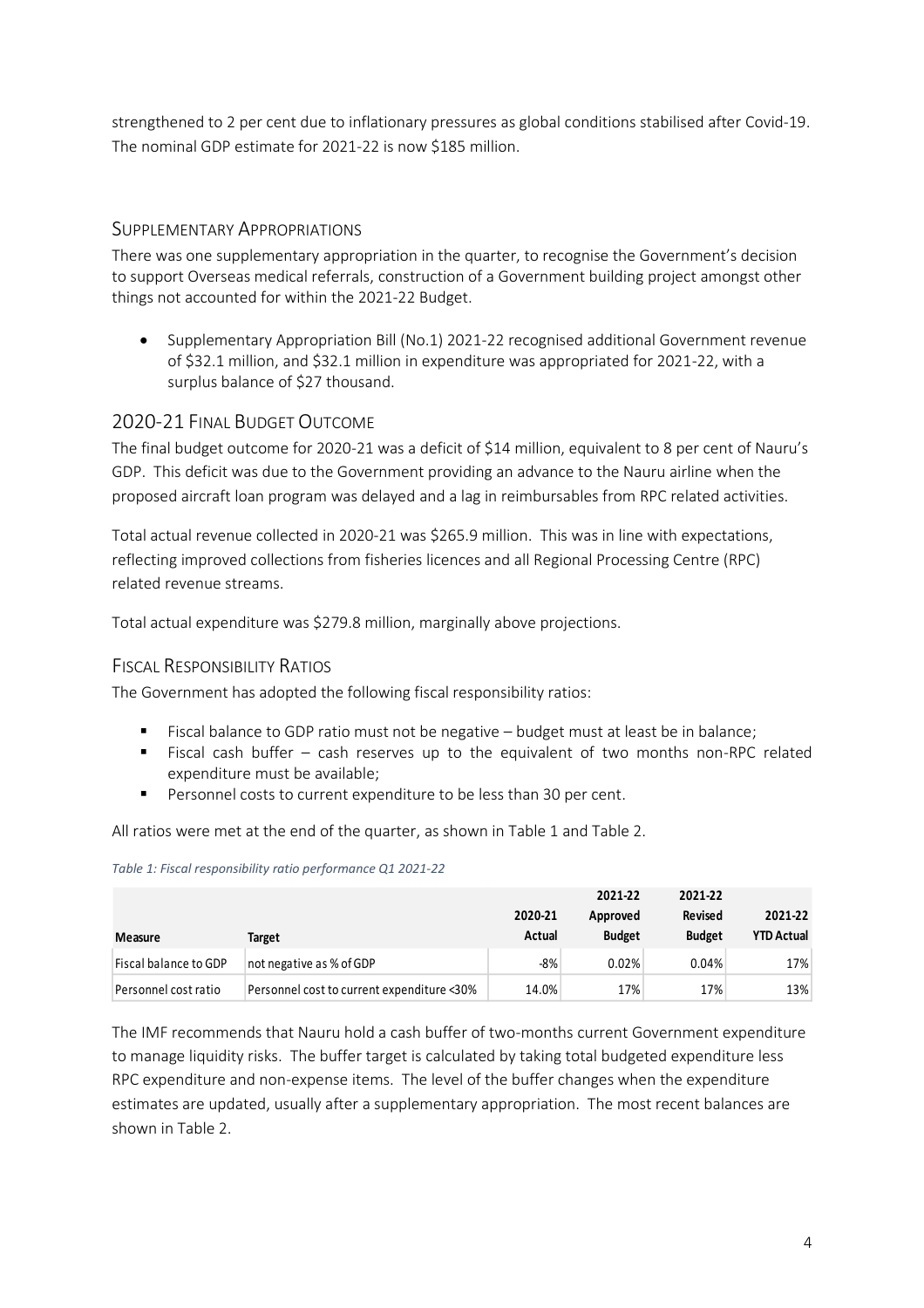Government liquidity has continued to improve and is now in a sound position. The cash buffer accounts hold more than the minimum two months of adjusted expenditure. More detail on cash balances is shown in Figure 4.

*Table 2: GON Liquidity and fiscal cash buffer Q1 2021-22*

|                                       |            | <b>TOTAL FUNDS (\$)</b>               |                    |
|---------------------------------------|------------|---------------------------------------|--------------------|
|                                       |            | Requirement $(\xi)$ As at 1 July 2021 | As at 30 Sept 2021 |
| Cash Buffer at 1 July 2021            | 34.196.534 | 102,215,345                           |                    |
| Cash Buffer 30 Sept 2021              | 33,648,256 |                                       | 151,163,056        |
| of which held in cash buffer accounts |            | 40,070,267                            | 40,078,352         |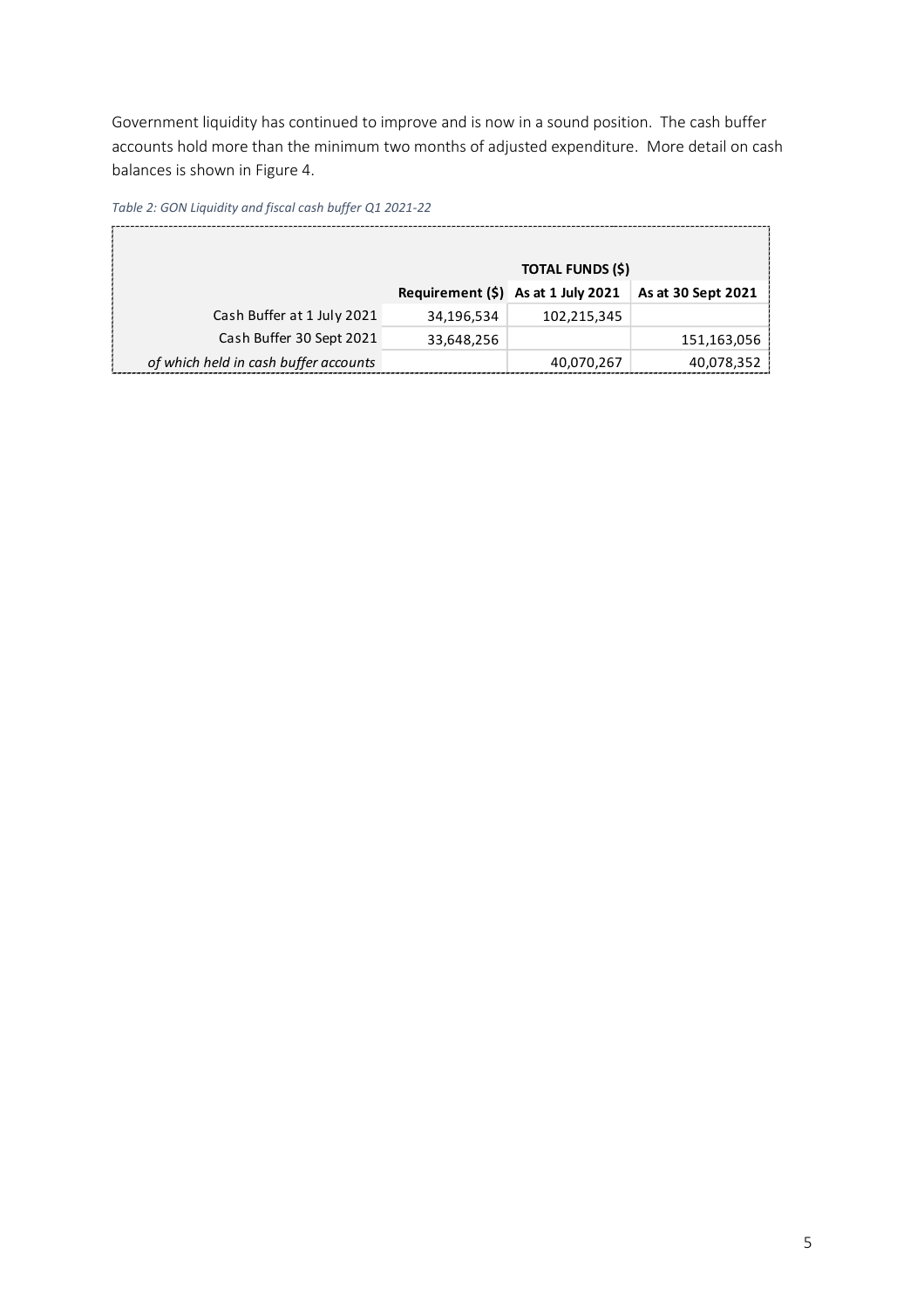## <span id="page-5-0"></span>BUDGET AGGREGATES

The budget aggregates for the first quarter are shown in Table 3 and Figure 1. Performance has been in line with expectations. Both revenue and expenditure were higher in the first quarter 2021-22 than the same period last year. This reflects growth in revenue as hosting fee proceeds were credited into the Treasury operating account and government immediately commenced with financing of infrastructure and housing development as the new financial year kicks in. Aggregate actual expenditure and revenue collections were both higher than budget. This reflects the seasonal nature of revenue collections, and the timing of lumpy one-off expenditure payments.

| --                 |                           |               |              |                       |               |                        |               |
|--------------------|---------------------------|---------------|--------------|-----------------------|---------------|------------------------|---------------|
|                    |                           | 2021-22       |              |                       |               | 2021-22                | 2021-22       |
|                    | 2020-21                   | Approved      | 2021-22 Supp | 2021-22               |               | 2021-22 Actual as % of | Remaining     |
| <b>Description</b> | <b>Preliminary Actual</b> | <b>Budget</b> | Bill 1       | <b>Revised Budget</b> | <b>Actual</b> | <b>Budget</b>          | <b>Budget</b> |
|                    |                           |               |              |                       |               | %                      |               |
| Revenue            | 265,881,556               | 244,123,361   | 32,133,332   | 276,256,693           | 93,685,890    | 34%                    | 182,570,803   |
| <b>Expenditure</b> | 279,837,164               | 244,023,361   | 32,106,784   | 276,130,145           | 62,488,467    | 23%                    | 213,641,678   |
| <b>Balance</b>     | 13,955,608                | 100.000       | 26,548       | 126,548               | 31,197,423    |                        | 31,070,874    |

*Table 3 Aggregate results Q1 2021-22*

*Figure 1 Budget aggregate results for the first quarter 2020-21 and 2021-22 (\$ million)*

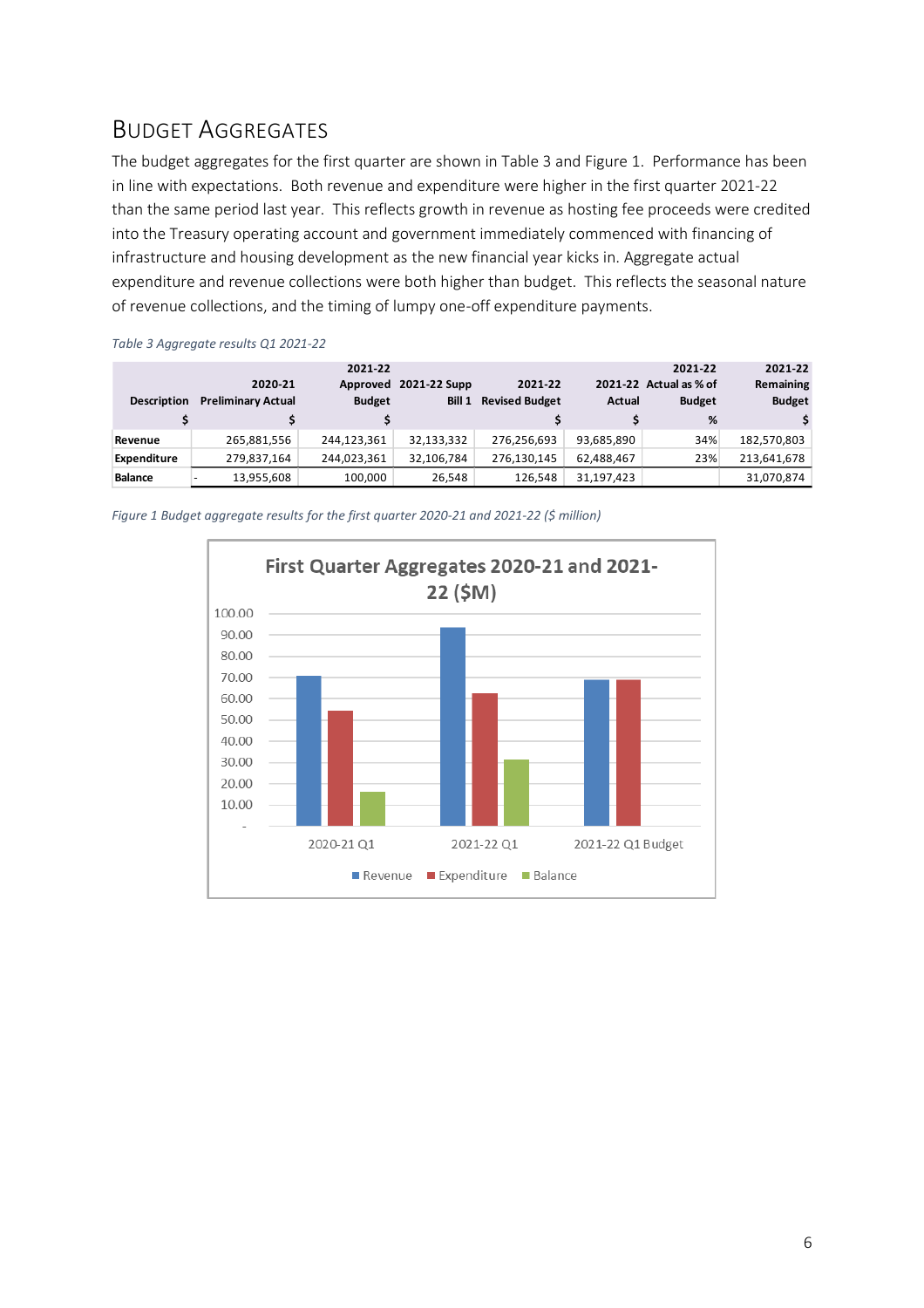# <span id="page-6-0"></span>OPERATING REVENUE ANALYSIS

Actual revenues for the quarter are summarised in Table 4. Revenues are highly seasonal, with most revenue collected particularly Fishing anticipated during the second quarter. The strong dividend performance reflects return of balance of the RPC transition funds from Commercial and Services Account following completion of the transition phase. Other dividends received during quarter were from Digicel. Non-tax revenue collections reflect the payment of five months of hosting fees related to RPC.

| <b>Revenue Description</b>       | 2020-21<br><b>Preliminary Actual</b> | 2021-22<br>Approved<br><b>Budget</b> | 2021-22<br><b>Supp Bills</b> | 2021-22<br>Revised<br><b>Budget</b> | 2021-22<br>Actual | Share of<br>total<br>revenue<br>% | 2021-22<br>Actual as %<br>of Budget<br>% | 2021-22<br>Remaining<br><b>Budget</b> |
|----------------------------------|--------------------------------------|--------------------------------------|------------------------------|-------------------------------------|-------------------|-----------------------------------|------------------------------------------|---------------------------------------|
| Grants Dividends Other Financing | 27,995,249                           | 34,931,567                           | 11,000,000                   | 45,931,567                          | 15,000,000        | 16%                               | 33%                                      | 30,931,567                            |
| Fisheries                        | 59,797,774                           | 59,900,000                           | $\overline{\phantom{a}}$     | 59,900,000                          | 240,333           | 0%                                | 0%                                       | 59,659,667                            |
| Import duties                    | 19,580,224                           | 16,512,175                           | $\overline{\phantom{a}}$     | 16,512,175                          | 4,082,472         | 4%                                | 25%                                      | 12,429,703                            |
| Visa fees                        | 5,776,518                            | 1,544,776                            | $\overline{\phantom{a}}$     | 1,544,776                           | 1,037,960         | 1%                                | 67%                                      | 506,816                               |
| Tax                              | 66,772,183                           | 34,600,000                           | $\overline{\phantom{a}}$     | 34,600,000                          | 14,409,785        | 15%                               | 42%                                      | 20, 190, 215                          |
| Non-Tax                          | 85,958,109                           | 96,634,843                           | 21, 133, 332                 | 117,768,175                         | 58,915,339        | 63%                               | 50%                                      | 58,852,836                            |
| <b>Total Revenue</b>             | 265,880,056                          | 244, 123, 361                        | 32, 133, 332                 | 276,256,693                         | 93,685,890        | 100%                              | 34%                                      | 182,570,803                           |

#### *Table 4: Revenue breakdown Q1 2021-22*

Revenue collections in the first quarter of 2021-22 were stronger than the same period last year, and ahead of budget in all categories except fisheries, import duties and visa fees. The \$15 million collections in the Grants, Dividends and Other Financing category represents drawdown of dividend funds from the Commercial and Operations Accounts and relates to the balance of funds from RPC transition along with balance of ESC operations on island. The balance of \$31 million in this category is largely Fisheries licence revenue which is very seasonal, with licences for 2022 expected to be finalised in December. Visa fee revenue is lower than the same time last year, but generally consistent with budget. This reflects lower numbers of refugees and asylum seekers on Nauru as the RPC winds down towards enduring capability.



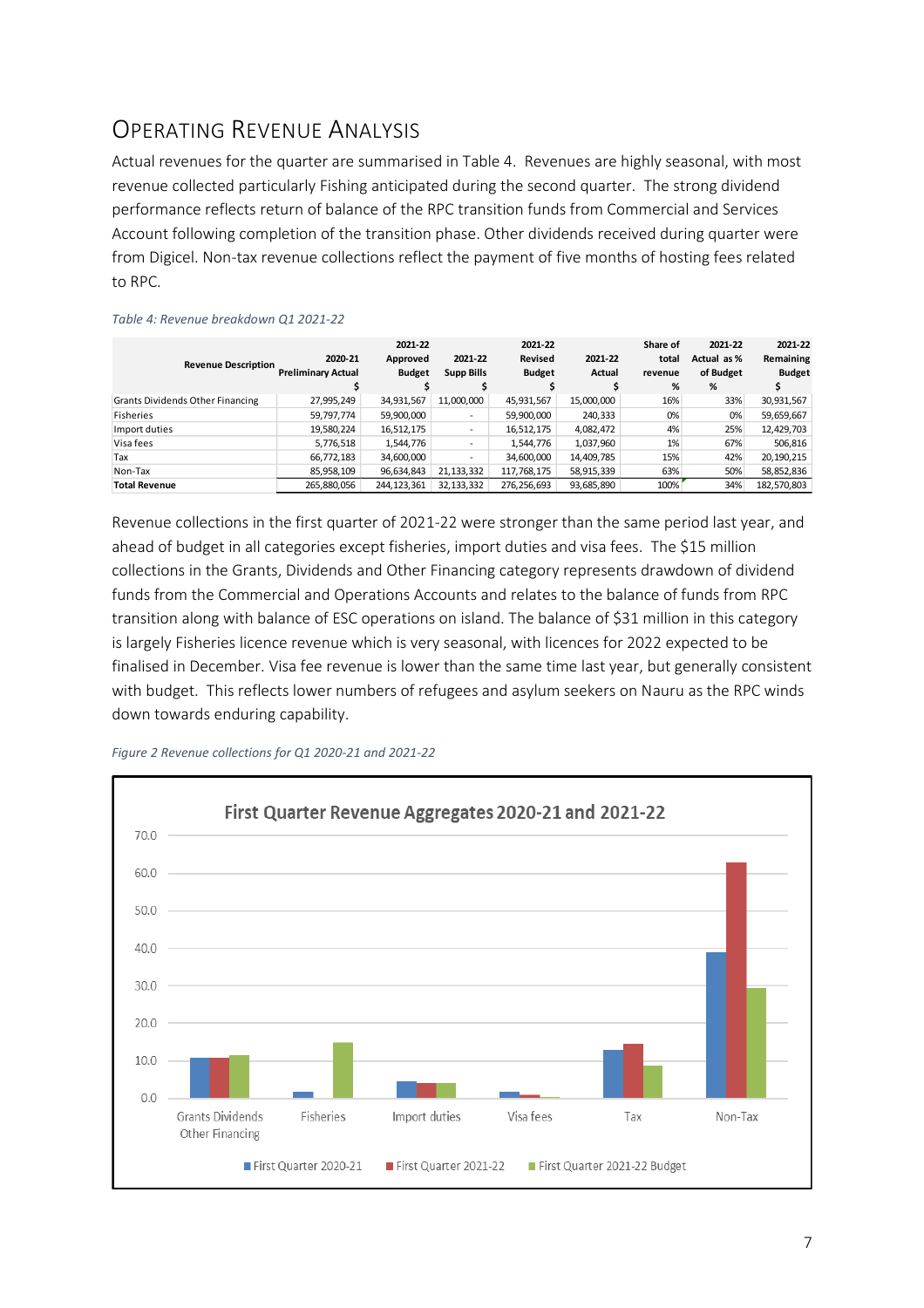The RPC remains major source of economic activity and revenue for the government, as illustrated in Table 5. The 2021-22 Budget estimates assume only six months of revenue for these lines. All these revenues are at risk as the RPC winds down towards an enduring capability, and will increase significantly if RPC arrangements are extended beyond December 2021.

|                                                   |             |               |                   |               |             | 2021-22 YTD    |               |
|---------------------------------------------------|-------------|---------------|-------------------|---------------|-------------|----------------|---------------|
|                                                   |             | 2021-22       |                   | 2021-22       |             | <b>Actuals</b> | 2021-22       |
|                                                   | 2020-21     | Approved      | 2021-22           | Revised       | 2021-22 YTD | against        | Remaining     |
| <b>Revenue Description Preliminary Actual</b>     |             | <b>Budget</b> | <b>Supp Bills</b> | <b>Budget</b> | Actual      | <b>Budget</b>  | <b>Budget</b> |
|                                                   |             |               |                   |               |             | %              | S.            |
| 1335 - Visa Fees - RPC                            | 978,000     |               |                   | 0             | 81,000      |                | $-81,000$     |
| 1580 - Visa Fees - RPC Resettlement               | 3,000,000   |               |                   |               | 492,000     |                | $-492,000$    |
| 1475 - Miscellaneous Revenue                      | 6,382,789   | 272,840       |                   | 272,840       | 183,911     | 67%            | 88,929        |
| 1495 - Service Fees                               | 20,024,359  | 10,046,902    | 0                 | 10,046,902    | 3,506,736   | 35%            | 6,540,166     |
| 1577 - DJBC - Operations                          | 3,384,174   | 2,289,963     |                   | 2,289,963     | 787,521     | 34%            | 1,502,442     |
| 1578 - DJBC - Reimbursable Costs                  | 16,371,079  | 16,587,342    | 0                 | 16,587,342    | 655,021     | 4%             | 15,932,321    |
| 1598 - Hosting Fee                                | 36,983,331  | 63,566,666    | 21,133,332        | 84,699,998    | 52,833,330  | 62%            | 31,866,668    |
| 1590 - Employment Services Tax                    | 19,481,155  | 10,200,000    |                   | 10,200,000    | 4,267,070   | 42%            | 5,932,930     |
| 1591 - Business Profit Tax                        | 43,950,090  | 21,900,000    |                   | 21,900,000    | 9,439,437   | 43%            | 12,460,563    |
| 1015 - Income from Investments & Dividends-Others | 6,721,656   | 6,412,143     | 11,000,000        | 17,412,143    | 15,000,000  | 86%            | 2,412,143     |
| <b>Total RPC related revenue</b>                  | 157,276,633 | 131,275,856   | 32,133,332        | 163,409,188   | 87,246,025  | 53%            | 76, 163, 163  |
| Share of total revenue                            | 59%         | 54%           | 100%              | 59%           | 93%         |                | 28%           |

#### *Table 5: RPC Related Revenues Q1 2021-22*

## <span id="page-7-0"></span>FISHING REVENUES

Fishing revenue collections are highly seasonal, with the majority of revenue being anticipated to flow in during second quarter (Table 6). Government is confident to recover bulk of fisheries revenues by December 2021.

#### *Table 6: Fishing revenues Q1 2021-22*

|                                           |                           |            | 2021-22        |               | 2021-22 YTD | 2021-22       |
|-------------------------------------------|---------------------------|------------|----------------|---------------|-------------|---------------|
| Description                               | 2020-21                   |            | <b>Revised</b> | 2021-22 YTD   | Actual as % | Remaining     |
|                                           | <b>Preliminary Actual</b> |            | <b>Budget</b>  | <b>Actual</b> | of Budget   | <b>Budget</b> |
|                                           |                           |            |                |               | %           |               |
| 1055 - Support Vessel Charges             | 426.855                   | 400.000    | 400.000        |               | 0%          | 400.000       |
| 1071 - Purse Seine Revenue - Licensing    | 1,393,798                 | 1,500,000  | 1,500,000      | 18,458        | 1%          | 1.481.542     |
| 1072 - Purse Seine Revenue - Fishing Days | 57.977.121                | 58,000,000 | 58,000,000     | 221.876       | 0%          | 57,778,124    |
| <b>Total Fisheries Revenue</b>            | 59,797,774                | 59.900.000 | 59.900.000     | 240.333       | 0%          | 59,659,667    |

## <span id="page-7-1"></span>TAXATION REVENUE

Taxation revenues collections in the first Quarter exceeded budget expectation (Table 7), reflecting improved collection of business profit tax from local traders and the Canstruct quarterly tax payments. Anticipation is that activities will remain at a similar level for the next quarter and this may slow down beyond December 2021 due to the anticipated winding down of RPC. Favourable contract negotiation with Australia will boost taxation revenue for the year.

#### *Table 7: Taxation revenue Q1 2021-22*

|                                | <b>Description</b> | <b>Preliminary Actual</b> | <b>Budget</b> | 2020-21 2021-22 Revised 2020-21 Projected<br>Actual | Actual     | 2021-22 YTD 2021-22 YTD Actual as 2021-22 Remaining<br>% of Budget | <b>Budget</b> |
|--------------------------------|--------------------|---------------------------|---------------|-----------------------------------------------------|------------|--------------------------------------------------------------------|---------------|
|                                |                    |                           |               |                                                     |            | %                                                                  |               |
| 1190 - Telecom Tax             |                    | 3.340.938                 | 2,500,000     | 2,500,000                                           | 703,279    | 28%                                                                | 1,796,721     |
| 1590 - Employment Services Tax |                    | 19,481,155                | 10,200,000    | 10,200,000                                          | 4.267.070  | 42%                                                                | 5,932,930     |
| 1591 - Business Profit Tax     |                    | 43.950.090                | 21.900.000    | 44.000.000                                          | 9.439.437  | 43%                                                                | 12,460,563    |
| <b>Total Tax</b>               |                    | 66,772,183                | 34,600,000    | 56,700,000                                          | 14,409,785 | 42%                                                                | 20,190,215    |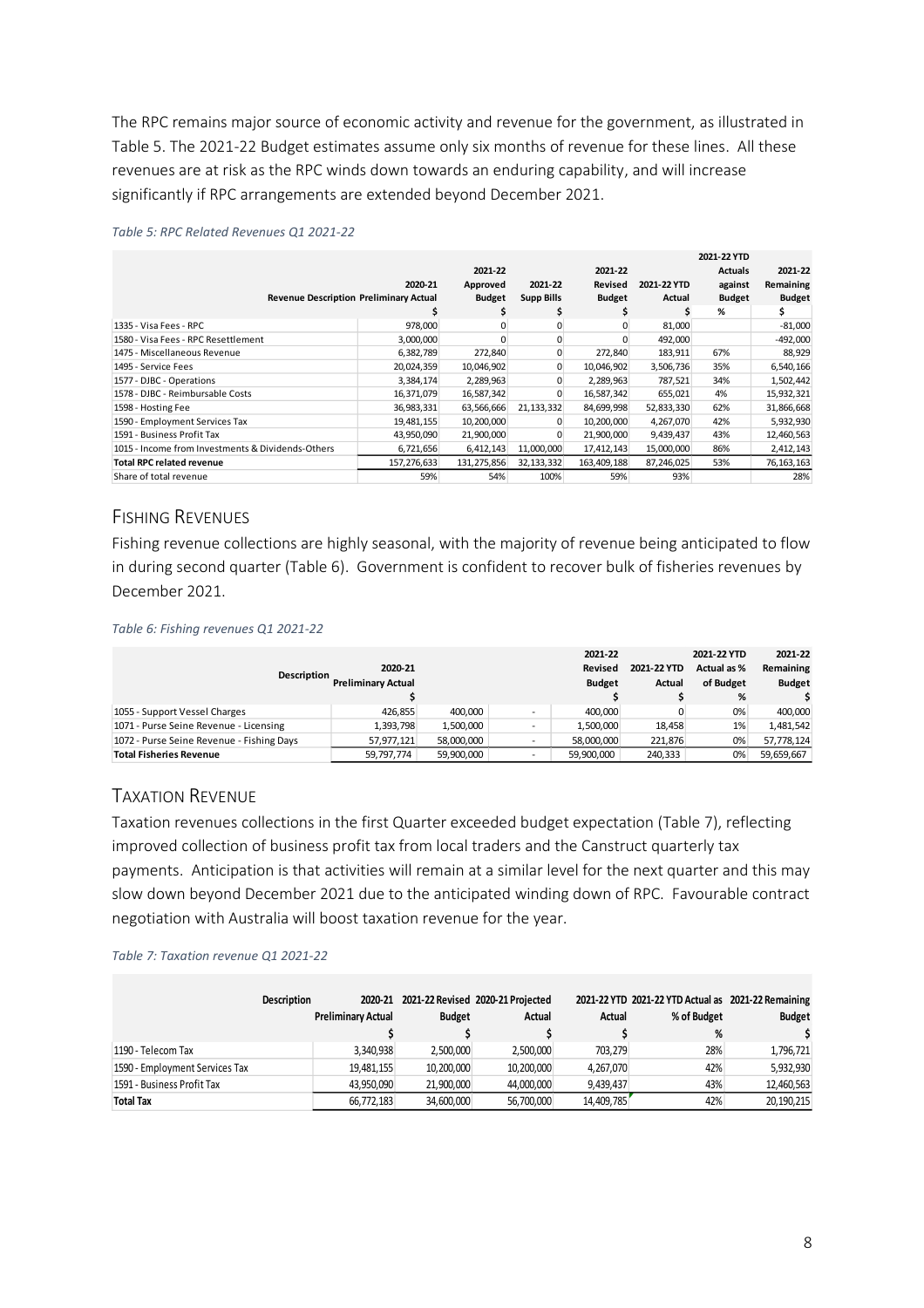## <span id="page-8-0"></span>CUSTOMS AND OTHER IMPORT DUTIES

Customs and excise duty collections were in line with expectations (Table 8). Customs duty on machinery & vehicle, petrol and tobacco surpassed collections in same period last year and this reflects growth in imports of those items as Departments make use of their budget balance in 2020- 21 to purchase vehicles and machinery. Duty collections is expected to be better due to the more regular shipping services of the newly acquired cargo vessel MV Micronesian Pride.

| <b>Description</b>                                  | 2020-21                   | 2021-22<br>Approved | 2021-22                  | 2021-22<br>Revised | 2021-22 YTD | 2021-22 YTD<br>Actual as % | 2021-22<br>Remaining |
|-----------------------------------------------------|---------------------------|---------------------|--------------------------|--------------------|-------------|----------------------------|----------------------|
|                                                     | <b>Preliminary Actual</b> | <b>Budget</b>       | <b>Supp Bills</b>        | <b>Budget</b>      | Actual      | of Budget                  | <b>Budget</b>        |
|                                                     |                           |                     |                          |                    |             | %                          |                      |
| 1140 - Customs and Excise Duty - Tobacco            | 7.073.041                 | 5,841,236           | ۰                        | 5,841,236          | 1,409,687   | 24%                        | 4,431,549            |
| 1145 - Customs and Excise Duty - Alcohol            | 1,956,048                 | 2,040,000           | ۰                        | 2,040,000          | 135,885     | 7%                         | 1,904,115            |
| 1150 - Customs and Excise Duty - Sugar              | 1,262,619                 | 1,220,394           | ۰                        | 1,220,394          | 127,366     | 10%                        | 1,093,028            |
| 1155 - Customs and Excise - Machinery/Vehicle/Equip | 1,045,324                 | 830,419             | ۰                        | 830,419            | 318,812     | 38%                        | 511,607              |
| 1160 - Customs and Excise Duty - Other              | 2,813,421                 | 2,538,891           | ۰                        | 2,538,891          | 993,765     | 39%                        | 1,545,126            |
| 1165 - Customs and Excise Duty - Petrol Sales       | 2,654,280                 | 2,341,235           | ۰                        | 2,341,235          | 689,018     | 29%                        | 1,652,217            |
| 1170 - Customs and Excise Duty - Diesel Sales       | 2,775,493                 | 1,700,000           | $\overline{\phantom{a}}$ | 1,700,000          | 407,940     | 24%                        | 1,292,060            |
| <b>Total Customs and Excise Duty</b>                | 19,580,224                | 16.512.175          |                          | 16.512.175         | 4,082,472   | 25%                        | 12,429,703           |

*Table 8 Customs and other Import duties Q1 2021-22*

## <span id="page-8-1"></span>VISA FEES

Total revenue from visa fees is expected to drop in current FY as this is in line with projections due to the reduction in business associated with RPC (see Table 9). For quarter 1, Government has received over 60 percent of the budgeted revenue and this is mostly to do with visa fees for refugees and Canstruct workers that manage the facility on behalf of RON.

#### *Table 9 Visa fees Q1 2021-22*

|                                     | Description | 2020-21<br><b>Preliminary Actual</b> | 2021-22<br>Approved<br><b>Budget</b> | 2021-22<br><b>Supp Bills</b> | 2021-22<br>Revised<br><b>Budget</b> | 2021-22 YTD<br>Actual | 2021-22 YTD<br>Actual as %<br>of Budget | 2021-22<br>Remaining<br><b>Budget</b> |
|-------------------------------------|-------------|--------------------------------------|--------------------------------------|------------------------------|-------------------------------------|-----------------------|-----------------------------------------|---------------------------------------|
|                                     |             |                                      |                                      |                              |                                     |                       | %                                       |                                       |
| 1330 - Visa Check up                |             | 4,116                                | 4,332                                | -                            | 4,332                               | 40                    | 1%                                      | 4,292                                 |
| 1335 - Visa Fees - RPC              |             | 978.000                              | ۰                                    |                              | 0                                   | 81,000                |                                         | $-81,000$                             |
| 1575 - Visa Fees (Other Business)   |             | 1,794,402                            | 1,540,444                            | -                            | 1,540,444                           | 464,920               | 30%                                     | 1,075,524                             |
| 1580 - Visa Fees - RPC Resettlement |             | 3,000,000                            | $\overline{\phantom{a}}$             | $\overline{\phantom{a}}$     |                                     | 492,000               |                                         | $-492,000$                            |
| <b>Total Visa Fees</b>              |             | 5,776,518                            | 1.544.776                            |                              | 1,544,776                           | 1,037,960             | 67%                                     | 506,816                               |

## <span id="page-8-2"></span>OTHER REVENUE – DIVIDENDS AND GRANTS

Income from dividends and investments was 126 percent more than the 2021-22 budget (Table 10). The strong dividend performance reflects two dividend payouts from the Commercial and Services Account relating to ESC surplus and balance of the RPC transition fund. . Government is anticipating finalization of the NAC aircraft loan arrangement to be completed in the next quarter. Republic of China (Taiwan) grant funds will be paid in two equal instalments in November (Q2) and May (Q3).

#### *Table 10 Dividends and Grants Q1 2021-22*

| <b>Description</b>                                | 2020-21<br><b>Preliminary Actual</b> | 2021-22<br>Approved<br><b>Budget</b> | 2021-22<br><b>Supp Bills</b> | 2021-22<br><b>Revised</b><br><b>Budget</b> | 2021-22 YTD<br>Actual    | 2021-22 YTD<br>Actual as %<br>of Budget<br>% | 2021-22<br>Remaining<br><b>Budget</b> |
|---------------------------------------------------|--------------------------------------|--------------------------------------|------------------------------|--------------------------------------------|--------------------------|----------------------------------------------|---------------------------------------|
| 1015 - Income from Investments & Dividends-Others | 6,721,656                            | 6,412,143                            | 11,000,000                   | 17.412.143                                 | 15,000,000               | 86%                                          | 2,412,143                             |
| 1660 - General Budget Support                     | 21,273,593                           | 12,273,824                           | $\overline{\phantom{0}}$     | 12,273,824                                 |                          | $\overline{\phantom{a}}$                     | 12,273,824                            |
| 1902 - EXIM NAC Loan Proceeds                     | $\overline{\phantom{a}}$             | 16.245.600                           | $\sim$                       | 16.245.600                                 | $\overline{\phantom{a}}$ | $\sim$                                       | 16,245,600                            |
| <b>Total Dividends, Grants and Other</b>          | 27.995.249                           | 34.931.567                           | 11.000.000                   | 45.931.567                                 | 15.000.000               | 33%                                          | 30,931,567                            |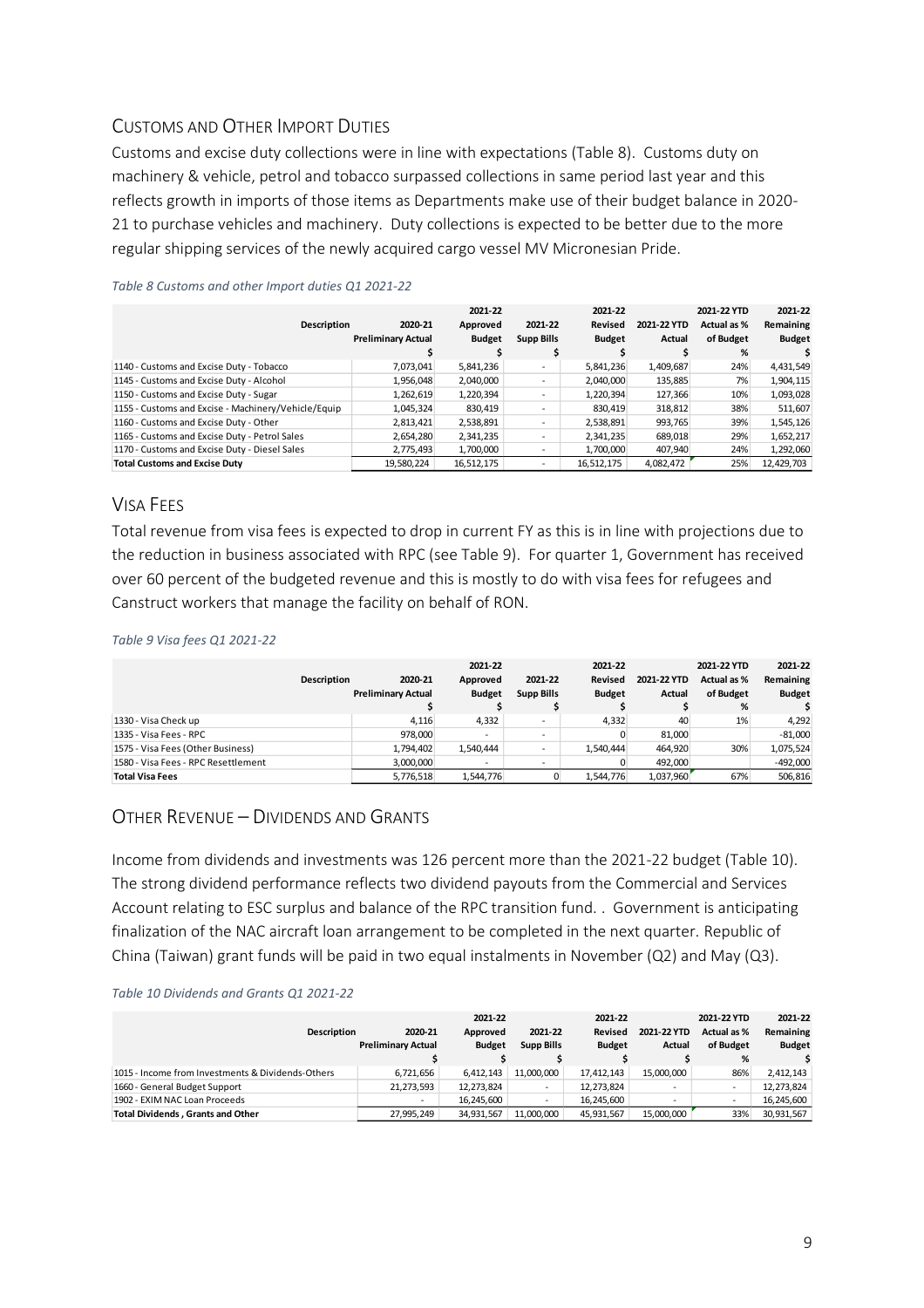### <span id="page-9-0"></span>NON-TAX REVENUE

Non-tax revenue collections in the year to date are higher than expected (Table 11), mainly reflecting timing issues with the drawdown of hosting fees from the off-budget Commercial Account $^{\rm 1}.$  A total of 10 months of hosting fees that had accrued in 2020-21 were drawn down in September 2021 and reflected in actuals leaving \$32 million balance to be drawn following finalization of the agreed terms of operation with Australia beyond December 2021.

The large influx of motor vehicles onto the island resulted in significant growth in revenue associated with vehicles such as licenses - drivers, vehicle insurances and registration fees which is close to 50 percent in quarter 1.

|                                      |                           | 2021-22        |                          | 2021-22       |              | 2021-22 YTD        | 2021-22       |
|--------------------------------------|---------------------------|----------------|--------------------------|---------------|--------------|--------------------|---------------|
| Description                          | 2020-21                   | Approved       | 2021-22                  | Revised       | 2021-22 YTD  | <b>Actual as %</b> | Remaining     |
|                                      | <b>Preliminary Actual</b> | <b>Budget</b>  | <b>Supp Bills</b>        | <b>Budget</b> | Actual       | of Budget          | <b>Budget</b> |
|                                      | \$                        | \$             | Ś                        | \$            | \$           | %                  | Ś             |
| 1121 - Curator fees                  | 105,527                   | ÷.             | ÷,                       | $\mathbf{0}$  | 20,983       | 0%                 | $-20,983$     |
| 1215 - Licenses-Drivers etc          | 117,198                   | 80.000         |                          | 80,000        | 32,700       | 41%                | 47,300        |
| 1220 - Corporation Fees and Licenses | 403,725                   | 500,000        | $\sim$                   | 500,000       | 30,120       | 6%                 | 469,880       |
| 1225 - Licenses-Trading              | 311,578                   | 209,683        | $\tilde{\phantom{a}}$    | 209,683       | 66,375       | 32%                | 143,308       |
| 1230 - Liquor Licensing Board        | 42,200                    | 30,141         | $\overline{\phantom{a}}$ | 30,141        | 2,000        | 7%                 | 28,141        |
| 1235 - Gaming / Bingo Licenses       | 53,250                    | 50,000         | $\bar{\phantom{a}}$      | 50,000        | 10,000       | 20%                | 40,000        |
| 1240 - Licenses-Dogs etc             | 83                        | 73             | $\blacksquare$           | 73            | $\Omega$     | 0%                 | 73            |
| 1245 - Drones Licenses               | 1,500                     | 2,000          | ÷,                       | 2,000         | $\Omega$     | 0%                 | 2,000         |
| 1260 - Birth Certificate             | 13,270                    | 11,389         | $\overline{\phantom{a}}$ | 11,389        | 3,155        | 28%                | 8,234         |
| 1265 - Death Certificate             | 870                       | 757            | $\omega$                 | 757           | 90           | 12%                | 667           |
| 1270 - Marriage Certificate          | 1,700                     | 1,378          | $\overline{\phantom{a}}$ | 1,378         | 505          | 37%                | 873           |
| 1300 - Registration Fees-Motor Cars  | 138,979                   | 124,414        | $\sim$                   | 124,414       | 54,230       | 44%                | 70,184        |
| 1305 - Registration Fees-Motorcycles | 24,890                    | 23,994         | ÷,                       | 23,994        | 10,955       | 46%                | 13,039        |
| 1310 - Vehicle/Insurance Fees        | 383,325                   | 339,226        | $\sim$                   | 339,226       | 120,745      | 36%                | 218,481       |
| 1325 - Passport Fees and Photographs | 54,640                    | 50,000         | $\overline{\phantom{a}}$ | 50,000        | 3,000        | 6%                 | 47,000        |
| 1340 - Police Clearance              | 32,495                    | 45,000         | $\sim$                   | 45,000        | 3,300        | 7%                 | 41,700        |
| 1361 - Fuel Levy                     | $\mathbf 0$               | 1,314,384      | ÷.                       | 1,314,384     | 344,300      | 26%                | 970,084       |
| 1365 - D.C.A.-Departure Taxes        | $\Omega$                  |                | $\sim$                   | $\Omega$      | $\mathbf{0}$ | 0%                 | $\mathbf 0$   |
| 1370 - D.C.A.-Air Navigation Fees    | 478,904                   | 496,461        | $\overline{a}$           | 496,461       | 21,650       | 4%                 | 474,811       |
| 1375 - D.C.A.-Landing Fees           | 153,300                   | 161,368        | $\ddot{\phantom{1}}$     | 161,368       | $\mathbf{0}$ | 0%                 | 161,368       |
| 1380 - D.C.A.-Rental Fees            | 17,806                    | 5,552          | $\sim$                   | 5,552         | 8,000        | 144%               | $-2,448$      |
| 1475 - Miscellaneous Revenue         | 6,382,789                 | 272,840        | $\overline{\phantom{a}}$ | 272,840       | 183,911      | 67%                | 88,929        |
| 1480 - Bus Services                  | 1,655                     | 900            | $\overline{a}$           | 900           | 560          | 62%                | 340           |
| 1485 - Quarantine Fees               | 77,556                    | 80,000         | $\overline{\phantom{a}}$ | 80,000        | 11,140       | 14%                | 68,860        |
| 1490 - Court Fines and Fees          | 54,828                    | 52,043         | $\blacksquare$           | 52,043        | 4,240        | 8%                 | 47,803        |
| 1495 - Service Fees                  | 20,024,359                | 10,046,902     | ÷,                       | 10,046,902    | 3,506,736    | 35%                | 6,540,166     |
| 1500 - Sale of Maps                  | 7,550                     | 7,052          | $\overline{\phantom{a}}$ | 7,052         | 2,660        | 38%                | 4,392         |
| 1501 - Sale of Livestock             | $\Omega$                  | $\overline{a}$ | $\overline{\phantom{a}}$ | $\Omega$      | 12,114       |                    | $-12,114$     |
| 1520 - Food Handler Check up         | 11,580                    | 11,600         | $\ddot{\phantom{1}}$     | 11,600        | 480          | 4%                 | 11,120        |
| 1540 - Advertising Revenue           | 67,652                    | 64,000         | $\sim$                   | 64,000        | 7,788        | 12%                | 56,212        |
| 1555 - Spectacles, Drugs etc         | 4,690                     | 5,000          | L.                       | 5,000         | 180          | 4%                 | 4,820         |
| 1565 - Medical Services              | 7,860                     | 8,273          | $\sim$                   | 8,273         | 196          | 2%                 | 8,077         |
| 1577 - DJBC - Operations             | 3,384,174                 | 2,289,963      | $\overline{\phantom{a}}$ | 2,289,963     | 787,521      | 34%                | 1,502,442     |
| 1578 - DJBC - Reimbursable Costs     | 16,371,079                | 16,587,342     | ÷,                       | 16,587,342    | 655,021      | 4%                 | 15,932,321    |
| 1596 - Traffic Infringements         | 129,160                   | 150,000        | ÷.                       | 150,000       | 27,425       | 18%                | 122,575       |
| 1597 - TVET Course Fees              | 29,555                    | 27,538         | $\overline{a}$           | 27,538        | 8,580        | 31%                | 18,958        |
| 1598 - Hosting Fee                   | 36,983,331                | 63,566,666     | 21, 133, 332             | 84,699,998    | 52,833,330   | 62%                | 31,866,668    |
| 1700 - National/District Roll Sales  | 3,050                     | 1,010          |                          | 1,010         | 4,350        | 431%               | $-3,340$      |
| 1705 - Electoral Various Fees        | 82,000                    | 17,894         | $\overline{\phantom{a}}$ | 17,894        | 137,000      | 766%               | $-119,106$    |
| <b>Total Non Tax</b>                 | 85,958,109                | 96,634,843     | 21,133,332               | 117,768,175   | 58,915,339   | 50%                | 58,852,836    |

#### *Table 11 Non-tax revenues Q1 2021-22*

<sup>1</sup> The Commercial Account is managed pursuant to the provisions in the *Commercial Operations and Services Fund Act 2018*.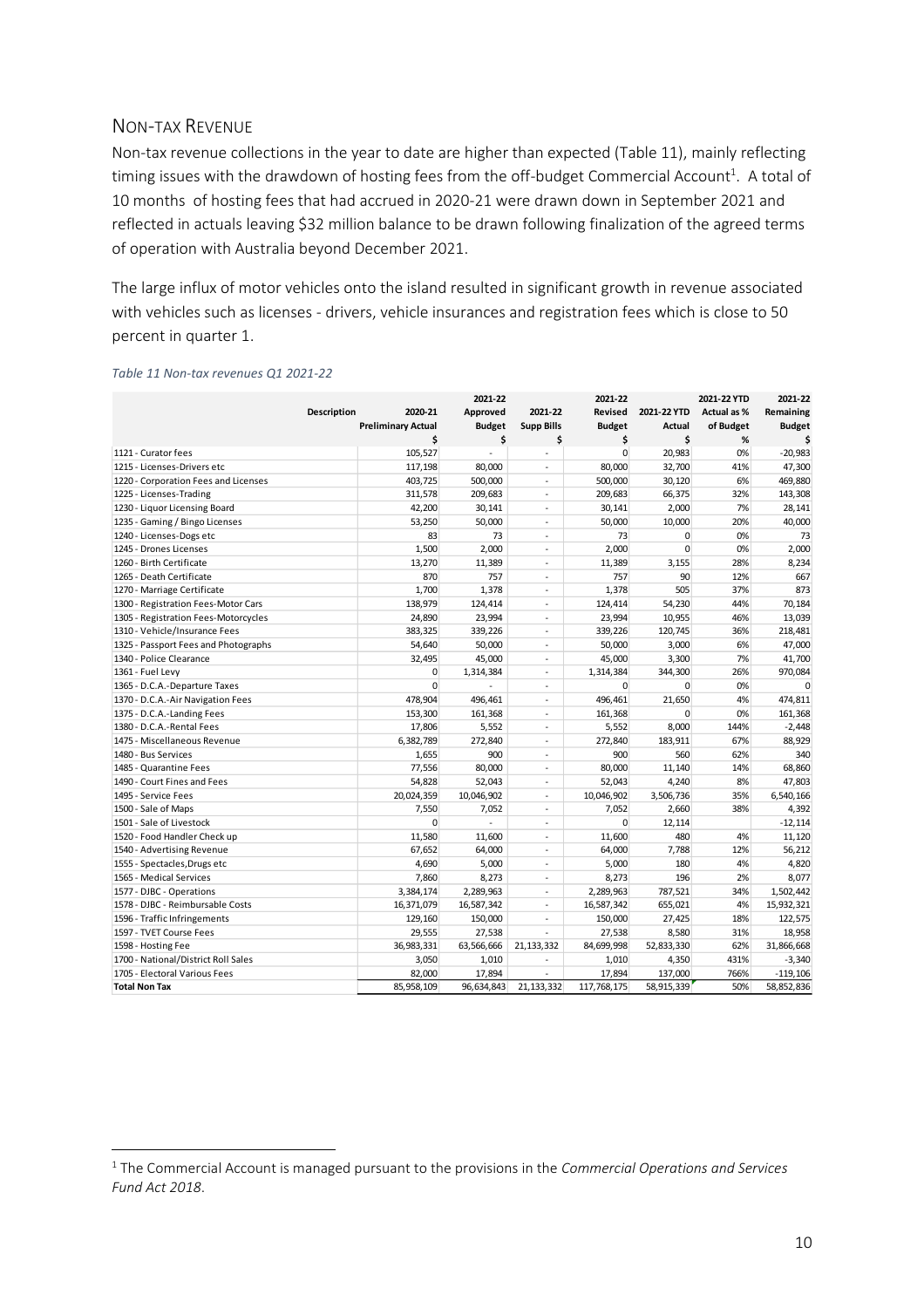## <span id="page-10-0"></span>REVENUE BY DEPARTMENT

Table 12 shows revenue for the year to date by department head. This funding is not hypothecated to these heads, but rather reflects the revenue classification method used in the financial management information system, where revenues are allocated by function.

| Table 12 Revenue by Department Q1 2021-22 |  |
|-------------------------------------------|--|
|-------------------------------------------|--|

|                                                     | 2020-21                  | 2021-22       |                          | 2021-22       |            | 2021-22                            | 2021-22       |
|-----------------------------------------------------|--------------------------|---------------|--------------------------|---------------|------------|------------------------------------|---------------|
| <b>Description</b>                                  | Preliminary              | Approved      | 2021-22                  |               |            | Revised 2021-22 YTD Actual as % of | Remaining     |
|                                                     | Actual                   | <b>Budget</b> | <b>Supp Bills</b>        | <b>Budget</b> | Actual     | <b>Budget</b>                      | <b>Budget</b> |
|                                                     | \$                       | \$            | \$                       | Ś             | \$         | %                                  |               |
| 03 - Chief Secretariat                              | 59,070                   | 43,665        | $\overline{a}$           | 43,665        | 5,960      | 14%                                | 37,705        |
| 09 - Electoral Commission                           | 85,080                   | 19,904        | $\overline{\phantom{a}}$ | 19,904        | 141,350    | 710%                               |               |
| 11 - Finance Secretariat                            | 761                      | 2,000         | $\overline{a}$           | 2,000         |            | 0%                                 | 2,000         |
| 12 - Finance - Public Debt                          | $\overline{\phantom{a}}$ | 16,245,600    | $\overline{\phantom{a}}$ | 16,245,600    |            | 0%                                 | 16,245,600    |
| 15 - Nauru Revenue Office                           | 66,942,631               | 34,730,000    | $\overline{\phantom{a}}$ | 34,730,000    | 14,452,485 | 42%                                | 20,277,515    |
| 16 - Finance - Other Payments                       | 25,368,927               | 16,000,351    | $\overline{\phantom{a}}$ | 16,000,351    | 350,898    | 2%                                 | 15,649,453    |
| 17 - Nauru Customs Office (NCO)                     | 19,581,724               | 16,514,175    | $\overline{\phantom{a}}$ | 16,514,175    | 4,082,472  | 25%                                | 12,431,703    |
| 18 - Nauru Regional Processing Centre (NRPCC) Corpo | 20,001,504               | 10,000,002    | $\overline{a}$           | 10,000,002    | 3,500,001  | 35%                                | 6,500,001     |
| $21 - CIE$                                          | 7,100                    | 5,000         | ۰.                       | 5,000         | 4,800      | 96%                                | 200           |
| 31 - Fisheries                                      | 60,252,587               | 59,900,000    | ä,                       | 59,900,000    | 313,083    | 1%                                 | 59,586,917    |
| 41 - Police                                         | 176,090                  | 212,640       | ä,                       | 212,640       | 32,638     | 15%                                | 180,003       |
| 42 - Dept of Multi Cultural Affairs                 | 69,064,584               | 86,599,971    | 32,133,332               | 118,733,303   | 69,900,871 | 59%                                | 48,832,432    |
| 43 - Justice - Secretariat                          | 822,043                  | 709,756       | $\overline{a}$           | 709,756       | 117,738    | 17%                                | 592,018       |
| 44 - Judiciary                                      | 54,828                   | 52,043        | $\overline{\phantom{a}}$ | 52,043        | 4,240      | 8%                                 | 47,803        |
| 45 - Border Control                                 | 1,926,598                | 1,670,444     | $\overline{\phantom{a}}$ | 1,670,444     | 479,060    | 29%                                | 1,191,384     |
| 46 - Correctional Services                          | 2,100                    |               | $\overline{\phantom{a}}$ |               | 12,114     | 0%                                 |               |
| 50 - Directorate of TVET                            | 37,105                   | 34,738        | $\overline{\phantom{a}}$ | 34,738        | 8,580      | 25%                                | 26,158        |
| 61 - Health                                         | 96,975                   | 59,205        | $\overline{\phantom{a}}$ | 59,205        | 20,322     | 34%                                | 38,883        |
| 62 - Sports                                         |                          |               | $\overline{\phantom{a}}$ |               | 1,000      | 0%                                 |               |
| 81 - Home Affairs                                   |                          |               | ٠                        |               |            | 0%                                 |               |
| 83 - Media Bureau                                   | 67,912                   | 64,000        | $\overline{\phantom{a}}$ | 64,000        | 7,788      | 12%                                | 56,212        |
| 84 - Lands & Survey                                 | 7,550                    | 7,052         | $\overline{\phantom{a}}$ | 7,052         | 2,660      | 38%                                | 4,392         |
| 85 - Lands Committee                                | 24,355                   | 16,900        | $\overline{\phantom{a}}$ | 16,900        | 6,735      | 40%                                | 10,165        |
| 91 - Department of Transport                        | 1,291,693                | 1,231,915     | $\overline{\phantom{a}}$ | 1,231,915     | 239,745    | 19%                                | 992,170       |
| 93 - Maritime Transport                             |                          |               | $\overline{\phantom{a}}$ |               |            | 0%                                 |               |
| 95 - ICT                                            | 10,340                   | 4.000         | ä,                       | 4,000         | 1,350      | 34%                                | 2,650         |
| <b>Total Revenue</b>                                | 265,881,556              | 244,123,361   | 32.133.332               | 276,256,693   | 93,685,890 | 34%                                | 182,570,803   |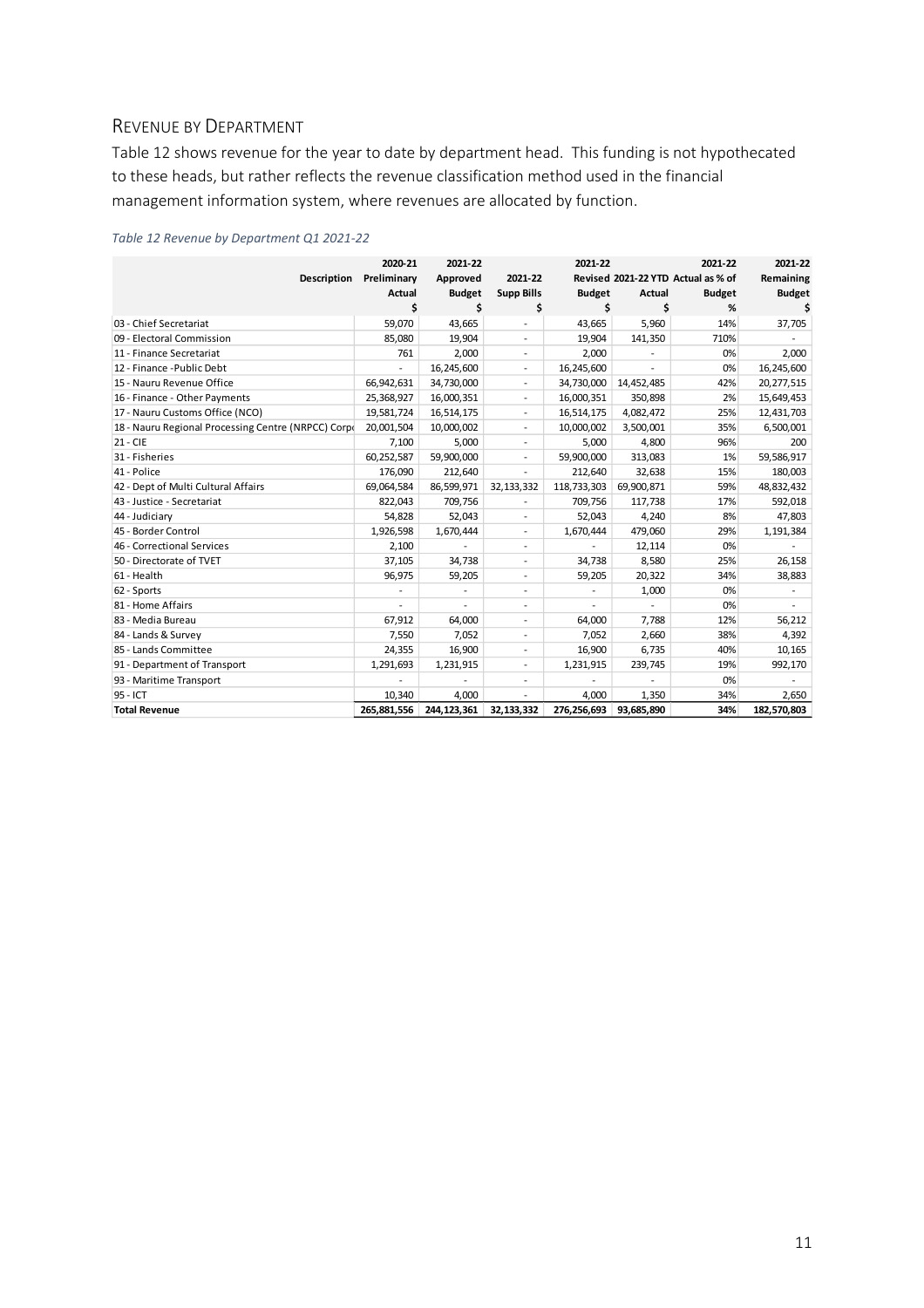## <span id="page-11-0"></span>OPERATING EXPENDITURE ANALYSIS

Total expenditure for the year to date to the end of the first quarter is shown in Table 13. Six (6) departments pursued Inter-subhead transfers during the quarter to reallocated funds between subheads. Total ISHTs was around \$0.5 million or 0.17 percent of the total approved budget or 0.74 percent of the total spending for the quarter. .

|                                  | Description | 2020-21<br>Preliminary<br>Actual | 2021-22<br>Approved<br><b>Budget</b> | 2021-22<br><b>Supp Bills</b> | 2021-22<br><b>ISHT</b> | 2021-22<br><b>Revised</b><br><b>Budget</b> | 2021-22<br><b>YTD Actual</b> | 2021-22<br>Actual as %<br>of Budget<br>% | 2021-22<br>Remaining<br><b>Budget</b> |
|----------------------------------|-------------|----------------------------------|--------------------------------------|------------------------------|------------------------|--------------------------------------------|------------------------------|------------------------------------------|---------------------------------------|
| Personnel                        |             | 39,173,860                       | 47,322,792                           | 430,149                      | $-382,479$             | 47,370,462                                 | 7,831,785                    | 17%                                      | 39,538,678                            |
| <b>Govt Travel</b>               |             | 1,206,175                        | 1,515,664                            | 988.200                      | 21,650                 | 2,525,514                                  | 335,699                      | 13%                                      | 2,189,815                             |
| <b>Subsidies &amp; Donations</b> |             | 52,943,008                       | 32,249,456                           | 807,430                      | 0                      | 33,056,886                                 | 4,890,432                    | 15%                                      | 28, 166, 454                          |
| <b>Govt Operations</b>           |             | 89,504,634                       | 86,185,399                           | 4,934,246                    | 155,570                |                                            | 91,275,215 22,851,187        | 25%                                      | 68,424,027                            |
| Capital Expenditure              |             | 24,325,801                       |                                      | 18,864,399 14,991,780        | 205,259                | 34,061,438                                 | 5,881,456                    | 17%                                      | 28,179,982                            |
| Social Benefits                  |             | 23,435,567                       | 18,154,615                           | 4,945,000                    | 0                      |                                            | 23,099,615 11,197,796        | 48%                                      | 11,901,819                            |
| Other                            |             | 480,797                          | 727,034                              |                              | 0                      | 727,034                                    | 55,466                       | 8%                                       | 671,568                               |
| Transfer (Non Expense)           |             | 48,767,322                       | 39,004,002                           | 5,009,979                    | 0                      | 44,013,981                                 | 9,444,646                    | 21%                                      | 34,569,335                            |
| <b>Total Expenditure</b>         |             | 279.837.164                      | 244,023,361 32,106,784               |                              |                        | 276.130.145                                | 62.488.467                   |                                          | 23% 213,641,678                       |

#### *Table 13 Expenditure by Group Q1 2021-22*

Figure 3 compares first quarter expenditure against the same period last year and the 2020-21 Budget. Actual expenditure is higher than the same period last year, in most categories except personnel and subsidies and donations.

Actual expenditure is less than budget in all categories except social benefits (Nauru Community Housing), and Government operations (OMR and medical PPE). This reflects the government's social obligation to provide affordable housing and improve health care for its people.



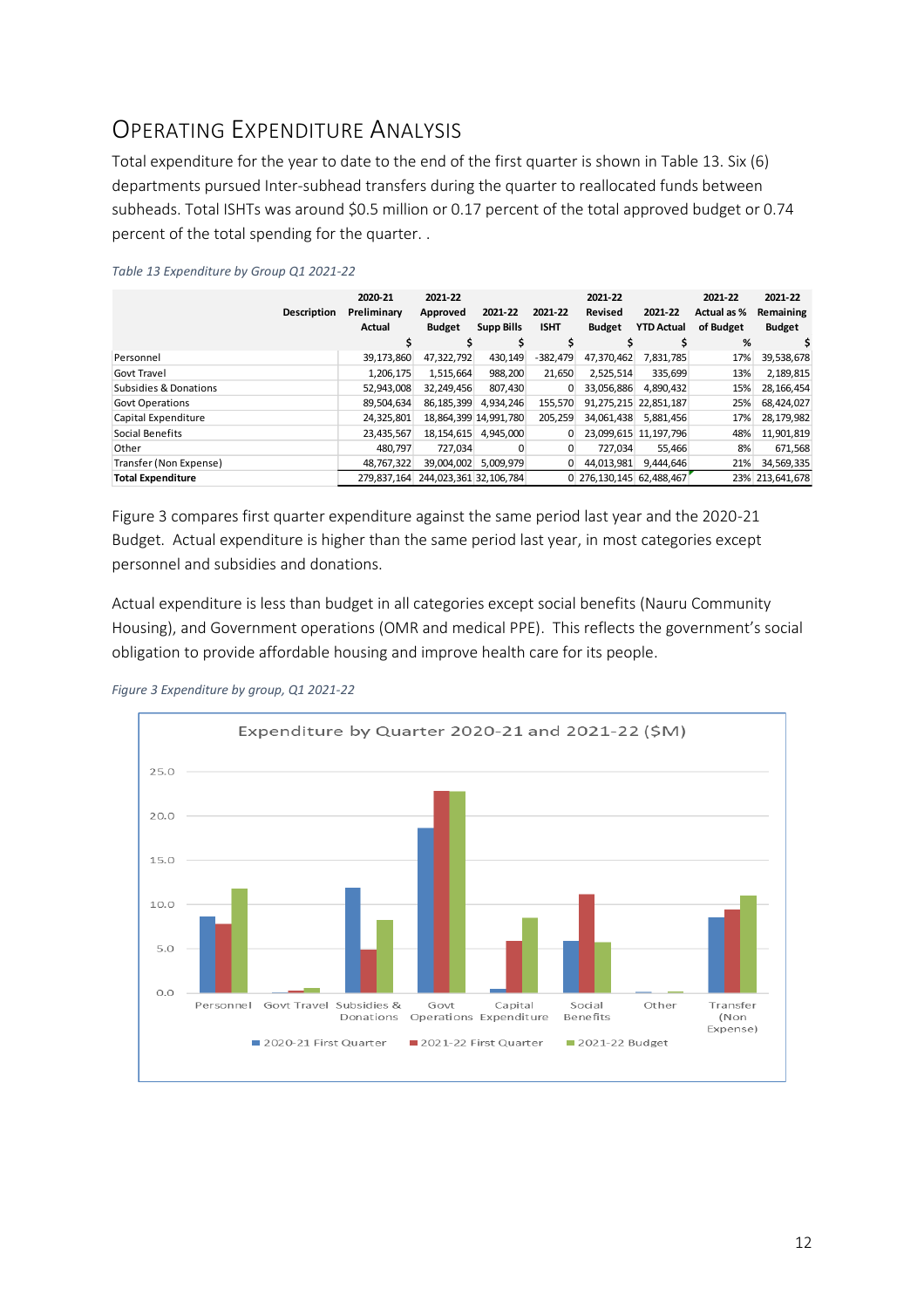## <span id="page-12-0"></span>PERSONNEL COSTS

Expenditure on personnel was as expected in the quarter (Table 14). High expenditure on Salary Local and Salary expatriates was due to Cabinet's decision to undertake an advance 3-days' pay as part of transition to the new pay cycle. Notable for the Quarter is spending on uniforms, in part reflecting purchases ahead of Public Service Day in September, and Protective clothing for border officials. Higher than budgeted expenditure is staff training as this reflects civil servants on full time studies.

| Description                                   | 2020-21<br>Preliminary<br>Actual | 2021-22<br>Approved | 2021-22<br><b>Budget Supp Bills</b> | 2021-22<br><b>ISHT</b> | 2021-22<br>Revised | 2021-22<br><b>Budget YTD Actual</b> | 2021-22 YTD<br>Actual as %<br>of Budget | 2021-22<br>Remaining<br><b>Budget</b> |
|-----------------------------------------------|----------------------------------|---------------------|-------------------------------------|------------------------|--------------------|-------------------------------------|-----------------------------------------|---------------------------------------|
|                                               |                                  |                     |                                     | \$                     |                    |                                     | %                                       |                                       |
| 2005 - Salaries & Allowances - (MP's)         | 1,236,654                        | 1,260,698           | 0                                   | 0                      | 1,260,698          | 150,192                             | 12%                                     | 1,110,506                             |
| 2010 - HE Salary & Allowances                 | 100,532                          | 105,034             | 0                                   | 0                      | 105,034            | 15,389                              | 15%                                     | 89,645                                |
| 2015 - Salary - Local                         | 24,911,992                       | 27,190,580          | 429,849                             | 0                      | 27,620,429         | 4,062,112                           | 15%                                     | 23,558,317                            |
| 2020 - Salary Expatriate                      | 7,450,921                        | 9,216,636           | 0                                   | $-200,000$             | 9,016,636          | 1,279,125                           | 14%                                     | 7,737,511                             |
| 2025 - Allowances - Staff Contract            | 1,437,640                        | 2,417,907           | 0                                   | 0                      | 2,417,907          | 457,896                             | 19%                                     | 1,960,011                             |
| 2026 - Directors Fees                         | 25,250                           | 50,600              | 0                                   | 0                      | 50,600             | 4,950                               | 10%                                     | 45,650                                |
| 2031 - Staff Contract - Ministerial           | 50,577                           | 520,968             | 0                                   | 0                      | 520,968            | 50,000                              | 10%                                     | 470,968                               |
| 2035 - Overtime - local                       | 766,565                          | 873,976             | 0                                   | 0                      | 873,976            | 300,121                             | 34%                                     | 573,855                               |
| 2040 - Staff Training                         | 730,950                          | 1,755,898           | 0                                   | $-162,829$             | 1,593,069          | 305,988                             | 19%                                     | 1,287,081                             |
| 2041 - Prep & Orientation of Seasonal Workers | 0                                | 10,000              | 0                                   | 0                      | 10,000             | 9,000                               | 90%                                     | 1,000                                 |
| 2045 - Recruitment                            | 4,859                            | 16,000              | 0                                   |                        | 16,000             | 2,443                               | 15%                                     | 13,557                                |
| 2050 - Uniforms & Protective Clothing         | 351,625                          | 486,089             | 300                                 | 2,000                  | 488,389            | 145,412                             | 30%                                     | 342,977                               |
| 2072 - Meals and Drinks - Staff               | 286,408                          | 285,490             | O                                   | $-21,650$              | 263,840            | 55,476                              | 21%                                     | 208,364                               |
| 2651 - GON Contributions                      | 1,819,887                        | 3,132,916           | $\Omega$                            | U                      | 3,132,916          | 993,680                             | 32%                                     | 2,139,236                             |
| <b>Total Personnel</b>                        | 39,173,860                       | 47,322,792          | 430,149                             | $-382,479$             | 47,370,462         | 7,831,785                           | 17%                                     | 39,538,678                            |

#### *Table 14 Personnel Expenditure Q1 2021-22*

## <span id="page-12-1"></span>GOVERNMENT TRAVEL

Travel restrictions and border closures due to COVID-19 were major factors contributing to lower expenditure on Government Travel (Table 15). This is likely to continue for the whole year.

#### *Table 15 Government Travel Expenditure Q1 2021-22*

|                                | 2020-21     | 2021-22   |                          |             | 2021-22   |                          | 2021-22 YTD | 2021-22               |
|--------------------------------|-------------|-----------|--------------------------|-------------|-----------|--------------------------|-------------|-----------------------|
|                                | Preliminary | Approved  | 2021-22                  | 2021-22     | Revised   | 2021-22                  |             | Actual as % Remaining |
| <b>Description</b>             | Actual      |           | <b>Budget Supp Bills</b> | <b>ISHT</b> |           | <b>Budget YTD Actual</b> | of Budget   | <b>Budget</b>         |
|                                |             |           |                          |             |           |                          | %           |                       |
| 2070 - Travel - Staff          | 360.446     | 797.704   | 200                      |             | 797.904   | 25.853                   | 3%          | 772.051               |
| 2075 - Travel - Business       | 845.729     | 717.960   | 988.000                  | 21,650      | 1.727.610 | 309,846                  | 18%         | 1,417,764             |
| <b>Total Government Travel</b> | 1,206,175   | 1.515.664 | 988.200                  | 21,650      | 2.525.514 | 335.699                  | 13%         | 2,189,815             |

## <span id="page-12-2"></span>SUBSIDIES & DONATIONS

Expenditure on Subsidies & Donations was well within budget during the quarter (Table 16). Key payments made during the quarter were for subsidy grants to SOEs, as well as, CSO payments to Nauru Airlines, Nauru Maritime and Port Authority and Tug boat hire for safe loading and unloading of vessels. Local donations were slightly more than budget and this is mainly due to Nauru community housing and infrastructure projects.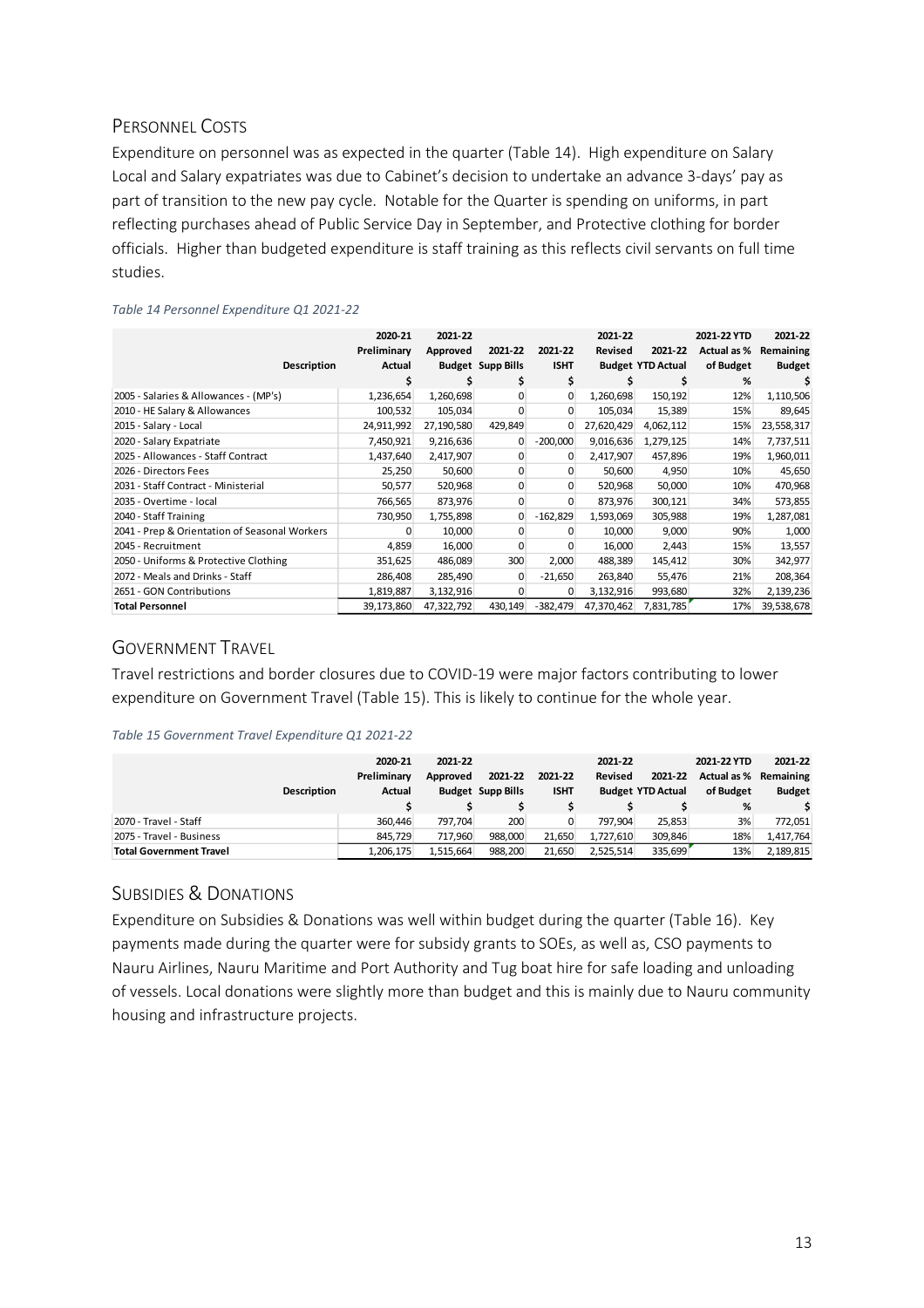#### *Table 16 Subsidies & Donations Expenditure Q1 2021-22*

|                                        | 2020-21       | 2021-22       |         |   | 2021-22    |                          | 2021-22 YTD           | 2021-22       |
|----------------------------------------|---------------|---------------|---------|---|------------|--------------------------|-----------------------|---------------|
|                                        | Preliminary   | Approved      |         |   | Revised    | 2021-22                  | Actual as % Remaining |               |
| Description                            | <b>Actual</b> | <b>Budget</b> |         |   |            | <b>Budget YTD Actual</b> | of Budget             | <b>Budget</b> |
|                                        |               |               |         |   |            |                          | %                     |               |
| 2376 - Equity Purchases                | 13,191,700    | 16,245,600    |         | 0 | 16,245,600 |                          | $0\%$                 | 16,245,600    |
| 2615 - Other Subsidies & Donations     |               |               | 0       |   |            |                          |                       |               |
| 2616 - Subsidies to SoEs               | 30,784,485    | 11,967,713    | 407,430 | 0 | 12,375,143 | 3,663,759                | 30%                   | 8,711,384     |
| 2617 - Donations - Jocal               | 8,965,045     | 3,929,000     | 400,000 |   | 4,329,000  | 1,226,673                | 28%                   | 3,102,327     |
| 2618 - Donations - overseas            | 1.777         | 107.143       |         |   | 107.143    |                          |                       | 107,143       |
| <b>Total Subsidies &amp; Donations</b> | 52,943,008    | 32,249,456    | 807,430 |   | 33,056,886 | 4,890,432                | 15%                   | 28, 166, 454  |

## <span id="page-13-0"></span>CAPITAL EXPENDITURE

Overall capital expenditure was on track as Government moves into full swing by providing a grant to NRC to develop top side for the relocation of residents at Location and the continuation of Government support for the Port projects (Table 17). The COVID-19 Taskforce and Department of Health also engaged in purchasing medical equipment and relevant PPE to support quarantine and medical services to the general public.

#### *Table 17 Capital Expenditure Q1 2021-22*

|                                    | 2020-21<br>Preliminary<br><b>Description</b><br><b>Actual</b> | 2021-22<br>Approved | 2021-22<br><b>Budget Supp Bills</b> | 2021-22<br><b>ISHT</b> | 2021-22<br>Revised | 2021-22<br><b>Budget YTD Actual</b> | 2021-22 YTD<br>Actual as %<br>of Budget<br>% | 2021-22<br>Remaining<br><b>Budget</b> |
|------------------------------------|---------------------------------------------------------------|---------------------|-------------------------------------|------------------------|--------------------|-------------------------------------|----------------------------------------------|---------------------------------------|
| 2480 - Medical Equipment           | 622.615                                                       | 497.250             |                                     |                        | 497.250            | 109.071                             | 22%                                          | 388.179                               |
| 2495 - Plant & Equipment Purchases | 5,638,836                                                     | 3.591.852           | 9.140                               | 205.259                | 3,806,251          | 838,906                             | 22%                                          | 2,967,345                             |
| 2496 - Building and Structures     | 17,766,650                                                    |                     | 14, 293, 296 14, 982, 640           |                        | 29,275,936         | 4,863,770                           | 17%                                          | 24.412.166                            |
| 2580 - Public Works                | 297.700                                                       | 482.000             |                                     |                        | 482.000            | 69,709                              | 14%                                          | 412,291                               |
| <b>Total Capital Expenditure</b>   | 24.325.801                                                    |                     | 18.864.399 14.991.780               | 205.259                | 34.061.438         | 5,881,456                           | 17%                                          | 28,179,982                            |

## <span id="page-13-1"></span>SOCIAL BENEFITS

Expenditure on social benefits was inclined more towards provision of housing as expected (Table 18), with outlays on Nauru Community Housing of more than 70 percent used to acquire hardware materials and contractors. Assistance on back to school and other social services were paid in a timely manner.

#### *Table 18 Social Benefits Q1 2021-22*

|                                 |             | 2020-21       | 2021-22    |                          |             | 2021-22        |                          | 2021-22 YTD | 2021-22       |
|---------------------------------|-------------|---------------|------------|--------------------------|-------------|----------------|--------------------------|-------------|---------------|
|                                 |             | Preliminary   | Approved   | 2021-22                  | 2021-22     | <b>Revised</b> | 2021-22                  | Actual as % | Remaining     |
|                                 | Description | <b>Actual</b> |            | <b>Budget Supp Bills</b> | <b>ISHT</b> |                | <b>Budget YTD Actual</b> | of Budget   | <b>Budget</b> |
|                                 |             |               |            |                          |             |                |                          | %           |               |
| 2545 - Debt Repayments - Other  |             | 9,411,463     | 9,813,947  | 5,833,334                | 0           | 15,647,281     | 119.116                  | 1%          | 15,528,165    |
| 2650 - Trust Fund               |             | 33,717,652    | 17,335,764 | 3,245,467                |             | 20,581,231     | 8,289,507                | 40%         | 12,291,724    |
| 2652 - Fiscal Cash Buffer       |             |               |            | 10,854,291 - 5,420,000   |             | 5,434,291      |                          | 0%          | 5,434,291     |
| 2680 - BON Liquidation- Payment |             | 5,638,207     | 1,000,000  | 1,351,178                |             | 2,351,178      | 1,036,023                | 44%         | 1,315,155     |
| 2802 - Loan Expenditure Account |             |               |            |                          |             |                |                          | 0%          |               |
| <b>Total Non-expense items</b>  |             | 48,767,322    | 39.004.002 | 5.009.979                |             | 44.013.981     | 9.444.646                | 21%         | 34,569,335    |

## <span id="page-13-2"></span>**OTHER**

Expenditure in this category is in line with expectations (Table 19). Bank charges relate to telegraphic transfer and account keeping fees paid through the year.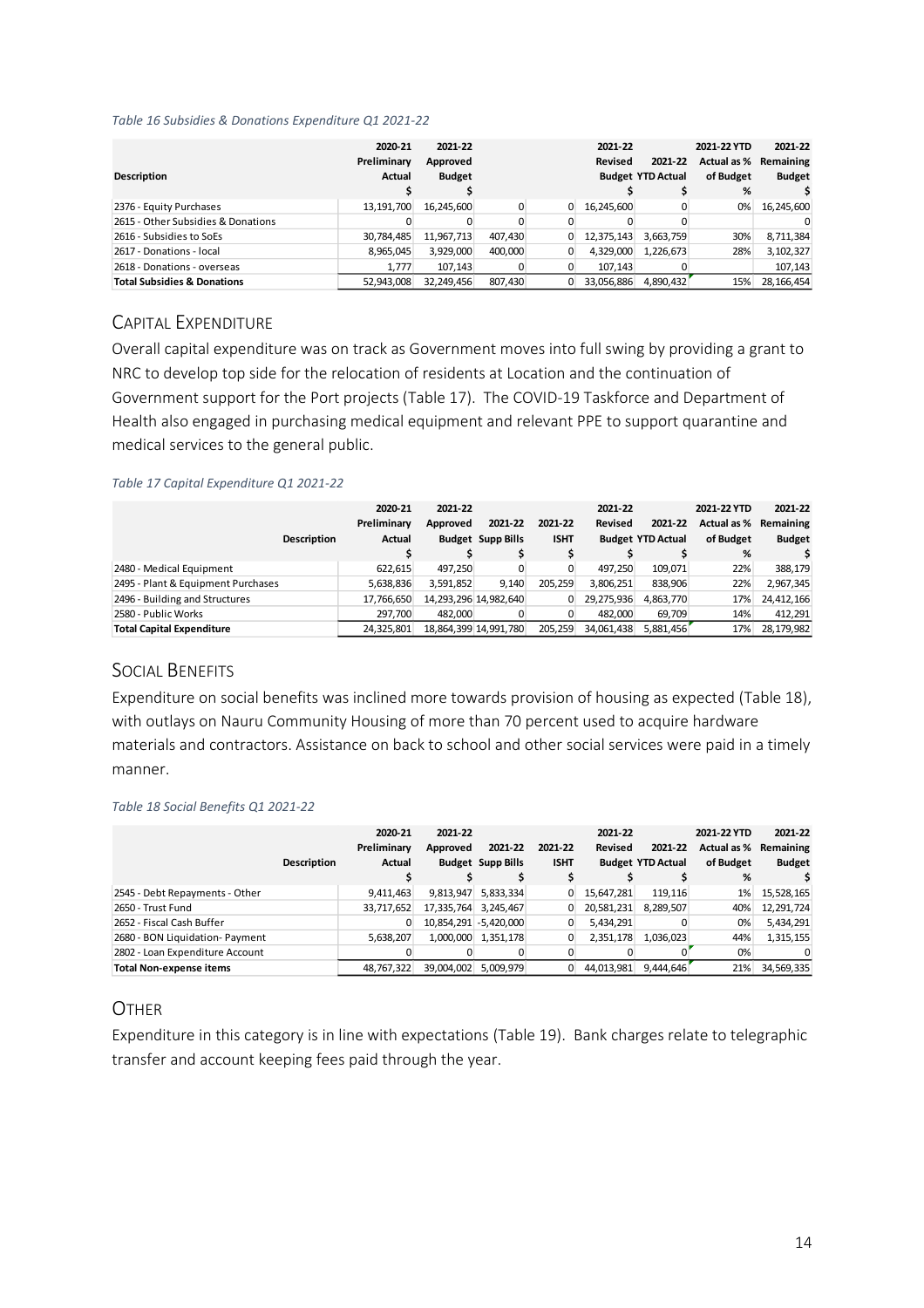#### *Table 19 Other Q1 2021-22*

| <b>Description</b>                   | 2020-21<br>Preliminary<br>Actual | 2021-22<br>Approved | 2021-22<br><b>Budget Supp Bills</b> | 2021-22<br><b>ISHT</b> | 2021-22<br>Revised | 2021-22<br><b>Budget YTD Actual</b> | 2021-22 YTD<br>Actual as % Remaining<br>of Budget<br>% | 2021-22<br>budget |
|--------------------------------------|----------------------------------|---------------------|-------------------------------------|------------------------|--------------------|-------------------------------------|--------------------------------------------------------|-------------------|
| 2565 - Insurance                     | 434.325                          | 538.876             |                                     |                        | 538.876            | 51.171                              | 0                                                      | 487,705           |
| 2570 - Bank Charges                  | 49.039                           | 64,658              |                                     |                        | 64.658             | 4.300                               |                                                        | 60,358            |
| 2690 - Foreign exchange gains/losses | $-2.567$                         | 123.500             |                                     |                        | 123.500            | -5                                  | $-0$                                                   | 123,505           |
| <b>Total Other</b>                   | 480.797                          | 727.034             |                                     |                        | 727.034            | 55.466                              |                                                        | 671,568           |

### <span id="page-14-0"></span>NON-EXPENSE ITEMS

Expenditure in this category was consistent with expectations (Table 20). High actual expenditure on Nauru Trust Fund payments related to the timing of the annual contribution, with 50 per cent paid in September. The aim is to pay Trust Fund contributions as early as possible in the financial year, and Nauru's strong liquidity position enabled the September payment. Bank book holders have been forthcoming to claim for liquidated payments under BON, over 40 percent was released in Quarter 1.

#### *Table 20 Non-expense Items Q1 2021-22*

|                                 | <b>Description</b> | 2020-21<br>Preliminary<br>Actual | 2021-22<br>Approved    | 2021-22<br><b>Budget Supp Bills</b> | 2021-22<br><b>ISHT</b> | 2021-22<br><b>Revised</b> | 2021-22<br><b>Budget YTD Actual</b> | 2021-22 YTD<br>Actual as %<br>of Budget | 2021-22<br>Remaining<br><b>Budget</b> |
|---------------------------------|--------------------|----------------------------------|------------------------|-------------------------------------|------------------------|---------------------------|-------------------------------------|-----------------------------------------|---------------------------------------|
|                                 |                    |                                  |                        |                                     |                        |                           |                                     | %                                       |                                       |
| 2545 - Debt Repayments - Other  |                    | 9,411,463                        | 9,813,947              | 5,833,334                           | 0                      | 15,647,281                | 119.116                             | 1%                                      | 15,528,165                            |
| 2650 - Trust Fund               |                    | 33,717,652                       | 17,335,764             | 3,245,467                           |                        | 20,581,231                | 8,289,507                           | 40%                                     | 12,291,724                            |
| 2652 - Fiscal Cash Buffer       |                    | 0                                | 10,854,291 - 5,420,000 |                                     |                        | 5,434,291                 |                                     | $0\%$                                   | 5,434,291                             |
| 2680 - BON Liquidation- Payment |                    | 5,638,207                        | 1,000,000              | 1,351,178                           |                        | 2,351,178                 | 1,036,023                           | 44%                                     | 1,315,155                             |
| 2802 - Loan Expenditure Account |                    |                                  |                        |                                     |                        |                           |                                     | 0%                                      | 0                                     |
| <b>Total Non-expense items</b>  |                    | 48,767,322                       | 39,004,002             | 5.009.979                           |                        | 44,013,981                | 9,444,646                           | 21%                                     | 34,569,335                            |

### <span id="page-14-1"></span>GOVERNMENT OPERATIONS

Overall, expenditure on government operations was consistent with expectations (Table 21). Expenditure on Overseas Medical Referrals, dialysis and various medical supply categories are way ahead of budget. Expenditure for repairs and Maintenance for building, vehicles and medical equipment is currently more than the budget for the quarter.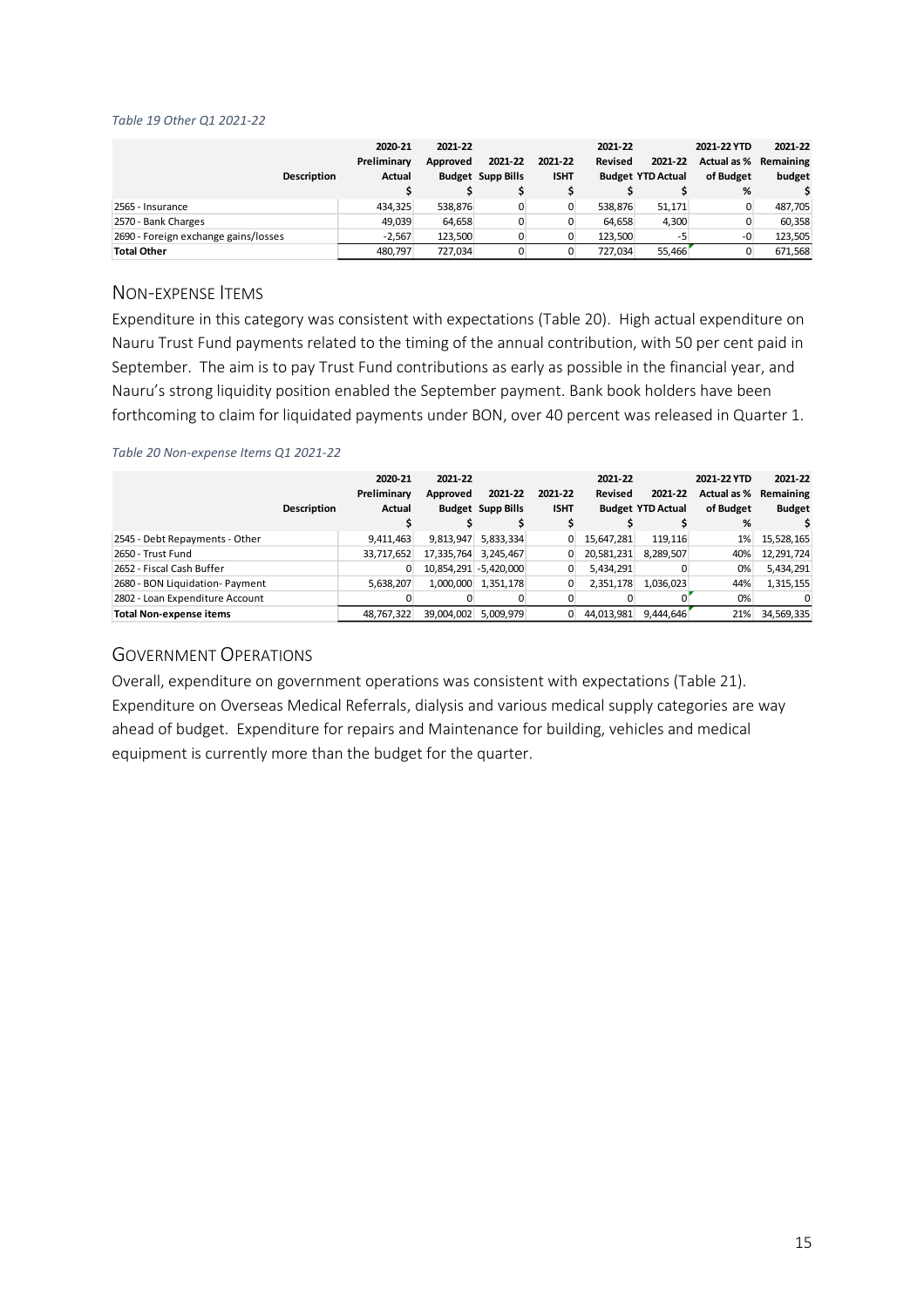#### *Table 21 Government Operations Q1 2021-22*

|                                                  | 2020-21       | 2021-22                  |                          |             | 2021-22               |                          | 2021-22 YTD         | 2021-22       |
|--------------------------------------------------|---------------|--------------------------|--------------------------|-------------|-----------------------|--------------------------|---------------------|---------------|
|                                                  | Preliminary   | Approved                 | 2021-22                  | 2021-22     | <b>Revised</b>        |                          | 2021-22 Actual as % | Remaining     |
| Description                                      | <b>Actual</b> |                          | <b>Budget Supp Bills</b> | <b>ISHT</b> |                       | <b>Budget YTD Actual</b> | of Budget           | <b>Budget</b> |
|                                                  | \$            | \$                       | \$                       | \$          | \$                    | \$                       | %                   | \$            |
| 2030 - Salaries - Other Contracts                | 30,863,197    | 26,877,109               | $\mathbf 0$              | $-51,050$   | 26,826,059            | 7,841,218                | 29%                 | 18,984,841    |
| 2055 - Consultants fees                          | 2,204,855     | 2,156,437                | 600,000                  | 31,700      | 2,788,137             | 452,180                  | 16%                 | 2,335,957     |
| 2060 - Legal Fees - External                     | 107,601       | 537,500                  | $\mathbf 0$              | $\mathbf 0$ | 537,500               | 10,000                   | 2%                  | 527,500       |
| 2100 - Entertainment                             | 1,002,734     | 1,006,088                | 0                        | 2,400       | 1,008,488             | 243,600                  | 24%                 | 764,888       |
| 2105 - Official Celebrations                     | 848,984       | 767,168                  | 25,000                   | 1,000       | 793,168               | 300,298                  | 38%                 | 492,870       |
| 2110 - Protocol                                  | 6,409         | 38,000                   | 0                        | 0           | 38,000                | 0                        | 0%                  | 38,000        |
| 2130 - Printing & Stationery                     | 848,700       | 1,012,707                | 0                        | 11,260      | 1,023,967             | 153,821                  | 15%                 | 870,146       |
| 2132 - TVET Supplies                             | 139,999       | 140,000                  | 0                        | 0           | 140,000               | 7,750                    | 6%                  | 132,250       |
| 2135 - Stores                                    | 565,423       | 514,463                  | 0                        | 4,000       | 518,463               | 76,906                   | 15%                 | 441,557       |
| 2136 - Museum Artefacts                          | 350           | 4,000                    | $\mathbf 0$              | 0           | 4,000                 | 0                        | 0%                  | 4,000         |
| 2155 - House Rental                              | 10,455,964    | 11, 103, 594             | 44,200                   | 0           | 11, 147, 794          | 1,224,394                | 11%                 | 9,923,400     |
| 2160 - Land Rental                               | 8,581,713     | 8,593,159                | 0                        | 0           | 8,593,159             | 698,695                  | 8%                  | 7,894,464     |
| 2165 - Office Rental                             | 811,656       | 876,653                  | 185,600                  | 0           | 1,062,253             | 205,227                  | 19%                 | 857,025       |
| 2185 - R&M - Buildings                           | 1,997,300     | 1,424,206                | 0                        | 150,000     | 1,574,206             | 660,332                  | 42%                 | 913,875       |
| 2190 - R&M - Office Equipment                    | 292,244       | 258,776                  | 0                        | 0           | 258,776               | 34,724                   | 13%                 | 224,052       |
| 2191 - R&M Medical Equipment                     | 28,145        | 50,000                   | $\mathbf 0$              | $\mathbf 0$ | 50,000                | 45,329                   | 91%                 | 4,671         |
| 2195 - R&M - Office Premises                     | 37,653        | 7,353                    | 0                        | 0           | 7,353                 | 300                      | 4%                  | 7,053         |
| 2200 - R&M - Motor Vehicles                      | 594,756       | 703,774                  | 0                        | 1,000       | 704,774               | 251,132                  | 36%                 | 453,642       |
| 2205 - R&M - Plant                               | 1,570,504     | 2,999,527                | $\mathbf 0$              | 0           | 2,999,527             | 277,264                  | 9%                  | 2,722,263     |
| 2210 - R&M - Aerodrome                           | 64,363        | 60,000                   | 0                        | 0           | 60,000                | 0                        | 0%                  | 60,000        |
| 2225 - Agricultural Supplies                     | 61,866        | 61,000                   | $\mathbf 0$              | $\mathbf 0$ | 61,000                | 5,330                    | 9%                  | 55,670        |
| 2230 - Publicity and Awareness                   | 68,676        | 56,150                   | 0                        | 17,060      | 73,210                | 6,741                    | 9%                  | 66,469        |
| 2275 - Purchase of Petrol                        | 561,730       | 673,960                  | 5,200                    | 0           | 679,160               | 146,505                  | 22%                 | 532,655       |
| 2280 - Purchase of Diesel                        | 725,083       | 962,452                  | 0                        | 0           | 962,452               | 187,900                  | 20%                 | 774,552       |
| 2290 - Purchase of Fuel - Other                  | 5,280         | 10,793                   | 0                        | 0           | 10,793                | 2,274                    | 21%                 | 8,519         |
| 2315 - Utilities                                 | 4,692,055     | 4,883,688                | $\mathbf 0$              | 0           | 4,883,688             | 1,192,172                | 24%                 | 3,691,516     |
| 2330 - Telephone / Internet                      | 2,383,568     | 2,823,798                | 199,246                  | 0           | 3,023,044             | 953,826                  | 32%                 | 2,069,218     |
| 2350 - Freight                                   | 2,240,892     | 2,291,014                | 315,000                  | 0           | 2,606,014             | 399,167                  | 15%                 | 2,206,847     |
| 2370 - Membership Fees & Subscriptions           | 1,094,234     | 1,080,257                | 0                        | 0           | 1,080,257             | 148,955                  | 14%                 | 931,303       |
| 2372 - Nauru Radio Supplies                      | 16,500        | 10,300                   | 0                        | 0           | 10,300                | 6,600                    | 64%                 | 3,700         |
| 2373 - Media TV Supplies                         | 55,301        | 19,000                   | 0                        | 0           | 19,000                | 10,249                   | 54%                 | 8,751         |
| 2375 - ICT Supplies                              | 60,372        | 55,146                   | $\mathbf 0$              | 0           | 55,146                | 1,631                    | 3%                  | 53,515        |
| 2460 - Medical Expenses                          | 37,193        | 79,695                   | 6,000                    | 0           | 85,695                | 1,335                    | 2%                  | 84,360        |
| 2461 - Primary Health Care Services              | 130,423       | 259,900                  | 0                        | 0           | 259,900               | 60,293                   | 23%                 | 199,607       |
| 2462 - NCD Control & Health Promotion            | 35,032        | 43,600                   | 0                        | 0           | 43,600                | 5,079                    | 12%                 | 38,521        |
| 2463 - Environmental Health and Food safety      | 7,017         | 10,000                   | 0                        | 0           | 10,000                | 6,192                    | 62%                 | 3,808         |
| 2464 - Management Monitoring & Evaluation        | 12,865        | 30,000                   | $\mathbf 0$              | 0           | 30,000                | 0                        | 0%                  | 30,000        |
| 2467 - Drugs and Medicines                       | 1,099,571     | 1,100,000                | 0                        | 0           | 1,100,000             | 611,462                  | 56%                 | 488,538       |
| 2468 - Dental Supplies                           | 10,312        | 50,000                   | $\mathbf 0$              | $\mathbf 0$ | 50,000                | 0                        | 0%                  | 50,000        |
| 2469 - Dialysis Supplies                         | 249,347       | 350,000                  | 0                        | 0           | 350,000               | 338,043                  | 97%                 | 11,957        |
| 2471 - Medical Consumable                        | 647,091       | 600,000                  | 0                        | 0           | 600,000               | 154,146                  | 26%                 | 445,854       |
| 2472 - Laboratory supplies                       | 247,987       | 300,000                  | $\mathbf 0$              | $\mathbf 0$ | 300,000               | 54,197                   | 18%                 | 245,803       |
| 2473 - Radiology Supplies                        | 19,986        | 25,000                   | 0                        | 0           | 25,000                | 128                      | 1%                  | 24,872        |
| 2474 - Clinical Education Supplies               | $\mathbf 0$   | 20,000                   | 0                        | 0           | 20,000                | 17,035                   | 85%                 | 2,965         |
| 2475 - Overseas Medical Treatment                | 5,348,941     | 4,000,000                | 3,500,000                | 0           | 7,500,000             | 4,355,386                | 58%                 | 3,144,614     |
| 2560 - Educational Expenses - Special            | 119,724       | 215,694                  | 4,000                    | 0           | 219,694               | 11,766                   | 5%                  | 207,927       |
| 2575 - Local Transport                           | 1,869,089     | 1,622,661                | 50,000                   | $-14,800$   | 1,657,861             | 471,145                  | 28%                 | 1,186,716     |
| 2585 - Rations                                   | 3,928,377     | 3,609,317                | 0                        | 0           | 3,609,317             | 912,852                  | 25%                 | 2,696,465     |
| 2590 - Correctional Services Supplies            | 7,102         | 8,160                    | 0                        | 0           | 8,160                 | 0                        | 0%                  | 8,160         |
| 2600 - Postage                                   | 10,380        | 20,220                   | 0                        | $\mathbf 0$ | 20,220                | 1,258                    | 6%                  | 18,962        |
| 2605 - Library/Periodicals                       | 0             | 8,500                    | 0                        | 0           | 8,500                 | 0                        | 0%                  | 8,500         |
| 2610 - Survey Supplies                           | 5,194         | 1,500                    | 0                        | 3,000       | 4,500                 | 1,257                    | 28%                 | 3,243         |
| 2611 - Children Education Toys and Learning Supp | 332,021       | 710,044                  | 0                        | 0           | 710,044               | 266,958                  | 38%                 | 443,085       |
| 2620 - Lease & Charter Payments                  | 43,342        | 57,938                   | 0                        | 0           | 57,938                | 9,729                    | 17%                 | 48,209        |
| 2625 - Family Court Expenses                     | 3,100         | 4,800                    | 0                        | 0           | 4,800                 | 800                      | 17%                 | 4,000         |
| 2630 - Safe House                                | 160,826       | 181,660                  | 0                        | 0           | 181,660               | 27,607                   | 15%                 | 154,053       |
| 2681 - Prior Year Account Payable (GoN)          | 1,198,036     | 0                        | 0                        | 0           | $\mathbf 0$           | 0                        |                     |               |
| 2700 - Deportee Revomal                          | 0             | 20,000                   | 0                        | 0           | 20,000                | 0                        | 0%                  | 20,000        |
| 2705 - NEAT Scheme                               | 162,250       | 298,639                  | 0                        | 0           | 298,639               | 0                        | 0%                  | 298,639       |
| 2998 - COVID 19 Taskforce                        | 831,324       | 0                        | 0                        | 0           | 0                     | 0                        |                     | 0             |
| 2999 - Contingency fund                          | 0             | 500,000                  | 0                        | 0           | 500,000               | 0                        | 0%                  | 500,000       |
| <b>Total Government Operations</b>               | 89,504,634    | 86, 185, 399 4, 934, 246 |                          | 155,570     | 91,275,215 22,851,187 |                          | 25%                 | 68,424,027    |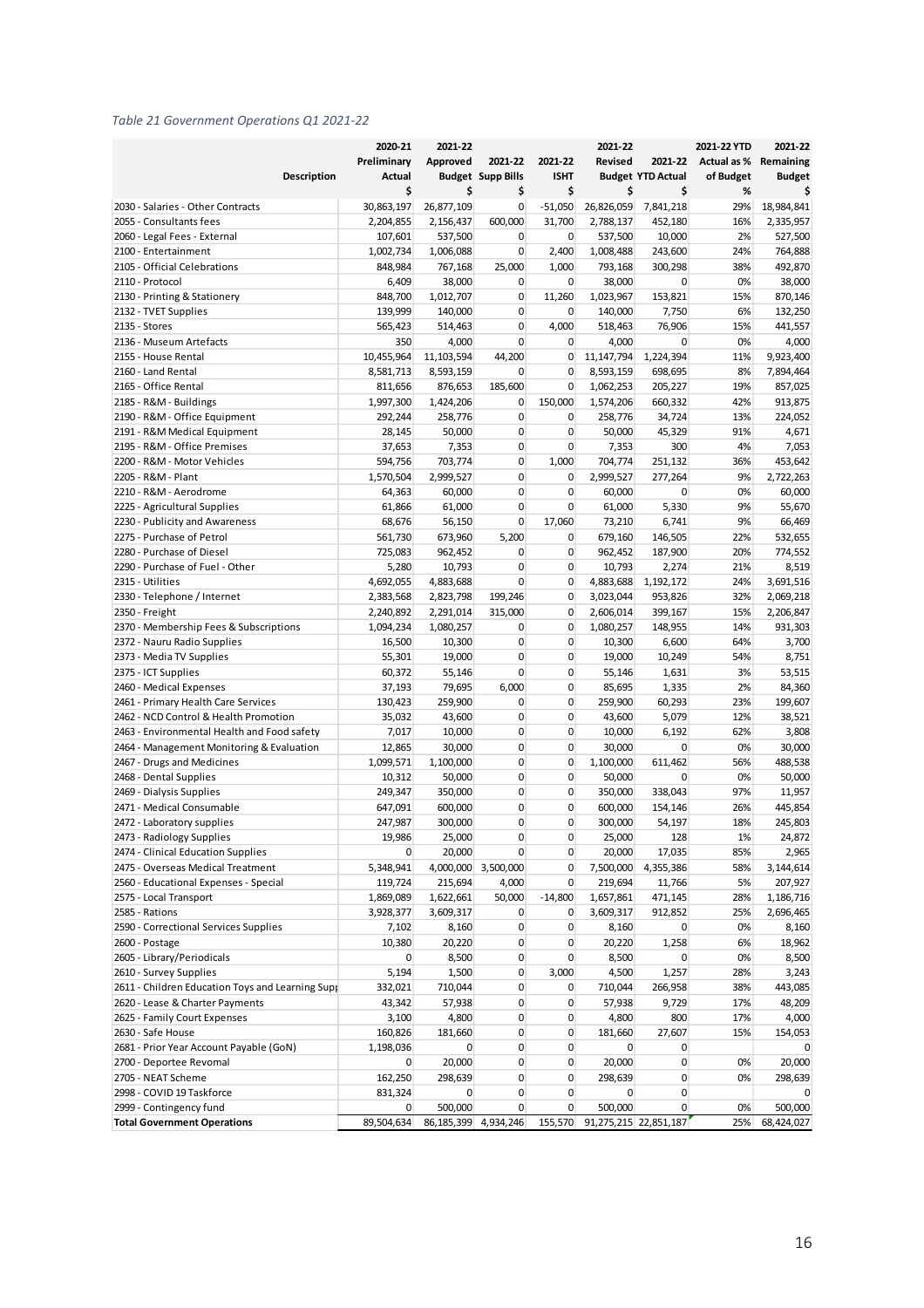## <span id="page-16-0"></span>EXPENDITURE BY DEPARTMENT

Table 22 shows actual expenditure for the year to date by department head. Most departments are on track, except for Ministerial which is significantly ahead of budget – this reflects the purchase of materials and contractors associated with Nauru Community Housing expenditure.

#### *Table 22 Expenditure by Department Q1 2021-22*

|                                                           |                    | 2020-21       | 2021-22                |                       |                | 2021-22       |              | 2021-22             | 2021-22       |
|-----------------------------------------------------------|--------------------|---------------|------------------------|-----------------------|----------------|---------------|--------------|---------------------|---------------|
|                                                           |                    | Preliminary   | Approved               | 2021-22               | 2021-22        | Revised       |              | 2021-22 Actual as % | Remaining     |
|                                                           | <b>Description</b> | <b>Actual</b> | <b>Budget</b>          | <b>Supp Bills</b>     | <b>ISHT</b>    | <b>Budget</b> | Actual       | of Budget           | <b>Budget</b> |
|                                                           |                    | \$            | \$                     | \$                    | \$             | \$            | \$           | %                   | Ś             |
| 01 - Presidency and State House (including GIO)           |                    | 2,699,326     | 2,148,953              | $\mathbf{0}$          | 0              | 2,148,953     | 968,871      | 45%                 | 1,180,082     |
| 02 - Ministerial                                          |                    | 17,903,918    | 10,627,108             | 4,940,000             | 0              | 15,567,108    | 10, 105, 150 | 65%                 | 5,461,958     |
| 03 - Chief Secretariat                                    |                    | 17,254,614    | 17,909,751             | 558,246               | $\mathbf{0}$   | 18,467,997    | 4,219,237    | 23%                 | 14,248,760    |
| 05 - Audit                                                |                    | 256,249       | 292,483                | 0                     | 0              | 292,483       | 40,332       | 14%                 | 252,151       |
| 06 - Parliament                                           |                    | 960,015       | 1,318,376              | $\Omega$              | $\Omega$       | 1,318,376     | 35,995       | 3%                  | 1,282,381     |
| 08 - National Emergency Services                          |                    | 1,536,116     | 1,957,198              | $\mathbf{0}$          | $\mathbf{0}$   | 1,957,198     | 306,369      | 16%                 | 1,650,829     |
| 09 - Electoral Commission                                 |                    | 333,261       | 386,677                | $\mathbf{0}$          | $\mathbf{0}$   | 386,677       | 61,800       | 16%                 | 324,877       |
| 11 - Finance Secretariat                                  |                    | 2,073,886     | 2,547,512              | $\mathbf{0}$          | $\mathbf{0}$   | 2,547,512     | 426,223      | 17%                 | 2,121,290     |
| 12 - Finance - Public Debt                                |                    | 13, 191, 700  | 20,226,213             | $\mathbf 0$           | 0              | 20,226,213    | $\mathbf 0$  | 0%                  | 20,226,213    |
| 13 - Bureau of Statistics                                 |                    | 91,184        | 214,629                | $\mathbf 0$           | $\mathbf{0}$   | 214,629       | 27,077       | 13%                 | 187,552       |
| 15 - Nauru Revenue Office                                 |                    | 407,601       | 505,279                | $\mathbf{0}$          | $\mathbf{0}$   | 505,279       | 65,133       | 13%                 | 440,146       |
| 16 - Finance - Other Payments                             |                    | 114,657,442   | 72,563,171             | 9,445,049             | 0              | 82,008,220    | 20,310,182   | 25%                 | 61,698,038    |
| 17 - Nauru Customs Office (NCO)                           |                    | 766,884       | 947,948                | 185,600               | 0              | 1,133,548     | 336,385      | 30%                 | 797,163       |
| 18 - Nauru Regional Processing Centre (NRPCC) Corporation |                    | 1,329,362     | 1,425,707              | 0                     | 0              | 1,425,707     | 212,053      | 15%                 | 1,213,654     |
| $21 - CIE$                                                |                    | 922,866       | 847,257                | $\Omega$              | $\Omega$       | 847,257       | 115,599      | 14%                 | 731,658       |
| 22 - Climate Change                                       |                    | 743,084       | 925,138                | $\mathbf{0}$          | $\mathbf{0}$   | 925,138       | 189,981      | 21%                 | 735,157       |
| 31 - Fisheries                                            |                    | 2,652,660     | 3,479,266              | $\mathbf{0}$          | 0              | 3,479,266     | 592,862      | 17%                 | 2,886,404     |
| 41 - Police                                               |                    | 4,602,616     | 4,630,357              | $\mathbf{0}$          | $\mathbf{0}$   | 4,630,357     | 1,124,662    | 24%                 | 3,505,695     |
| 42 - Dept of Multi Cultural Affairs                       |                    | 25,890,633    |                        | 20,927,213 11,000,000 | 0              | 31,927,213    | 6,090,282    | 19%                 | 25,836,931    |
| 43 - Justice - Secretariat                                |                    | 3,785,684     | 2,964,360              | 0                     | 0              | 2,964,360     | 492,892      | 17%                 | 2,471,468     |
| 44 - Judiciary                                            |                    | 1,627,035     | 2,024,387              | 0                     | 0              | 2,024,387     | 320,054      | 16%                 | 1,704,333     |
| 45 - Border Control                                       |                    | 894,876       | 799,941                | $\mathbf{0}$          | 0              | 799,941       | 89,053       | 11%                 | 710,888       |
| 46 - Correctional Services                                |                    | 873,168       | 920,461                | $\mathbf{0}$          | 0              | 920.461       | 136,016      | 15%                 | 784,444       |
| 50 - Directorate of TVET                                  |                    | 545,538       | 808,565                | $\mathbf 0$           | 0              | 808,565       | 76,646       | 9%                  | 731,919       |
| 51 - Education                                            |                    | 11,294,024    | 16,235,228             | $\mathbf 0$           | $\mathbf{0}$   | 16,235,228    | 2,405,335    | 15%                 | 13,829,893    |
| 52 - Youth Affairs                                        |                    | 227,644       | 284,612                | $\mathbf{0}$          | $\mathbf 0$    | 284,612       | 62,003       | 22%                 | 222,609       |
| 60 - COVID-19 task force                                  |                    | 9,016,914     | 8,300,466              | 1,303,000             | $\mathbf{0}$   | 9,603,466     | 1,407,782    | 15%                 | 8,195,684     |
| 61 - Health                                               |                    | 16,125,947    | 18,512,537             | 3,500,000             | $\mathbf{0}$   | 22,012,537    | 7,681,466    | 35%                 | 14,331,072    |
| 62 - Sports                                               |                    | 1,260,194     | 1,325,740              | 400,000               | 0              | 1,725,740     | 650,561      | 38%                 | 1,075,179     |
| 63 - Department of Infrastructure Development             |                    | 3,133,422     | 3,783,989              | 600,000               | 0              | 4,383,989     | 553,815      | 13%                 | 3,830,174     |
| 71 - Foreign Affairs - Secretariat                        |                    | 1,090,046     | 1,302,146              | 98,600                | 0              | 1,400,746     | 201,184      | 14%                 | 1,199,561     |
| 72 - Foreign Affairs - Brisbane                           |                    | 869,305       | 1,033,352              | 0                     | 0              | 1,033,352     | $\Omega$     | 0%                  | 1,033,352     |
| 73 - Foreign Affairs - Suva                               |                    | 976,999       | 662,158                | $\mathbf{0}$          | $\mathbf{0}$   | 662,158       | 43,991       | 7%                  | 618,167       |
| 74 - Foreign Affairs - New York                           |                    | 1,674,063     | 2,083,590              | $\mathbf 0$           | 0              | 2,083,590     | 225,479      | 11%                 | 1,858,111     |
| 75 - Foreign Affairs - Taiwan                             |                    | 359,484       | 521,700                | $\mathbf 0$           | $\overline{0}$ | 521,700       | 124,882      | 24%                 | 396,817       |
| 76 - Foreign Affairs- Geneva                              |                    | 609,636       | 656,450                | $\mathbf{0}$          | 0              | 656,450       | 35,534       | 5%                  | 620,916       |
| 77 - High Commission India                                |                    | 0             | 211,975                | $\mathbf 0$           | $\mathbf{0}$   | 211,975       | $\mathbf 0$  | 0%                  | 211,975       |
| 78 - High Commission Canberra                             |                    | 250,479       | 730,397                | 0                     | 0              | 730,397       | $\mathbf{0}$ | 0%                  | 730,397       |
| 81 - Home Affairs                                         |                    | 4,185,849     | 3,790,322              | 76,289                | 0              | 3,866,611     | 943,843      | 24%                 | 2,922,768     |
| 82 - Women's Affairs                                      |                    | 577,283       | 1,010,457              | 0                     | 0              | 1,010,457     | 160,727      | 16%                 | 849,730       |
| 83 - Media Bureau                                         |                    | 1,037,786     | 612,729                | $\mathbf{0}$          | 0              | 612,729       | 123,499      | 20%                 | 489,230       |
| 84 - Lands & Survey                                       |                    | 5,847,455     | 5,902,841              | $\mathbf{0}$          | $\mathbf{0}$   | 5,902,841     | 241,894      | 4%                  | 5,660,947     |
| 85 - Lands Committee                                      |                    | 325,240       | 367,998                | $\mathbf 0$           | 0              | 367,998       | 58,727       | 16%                 | 309,271       |
| 86 - Department of Land Management                        |                    | 156,488       | 117,667                | $\mathbf 0$           | 0              | 117,667       | 25,346       | 22%                 | 92,321        |
| 87 - Disability Department                                |                    | 85,681        | 180,961                | $\mathbf{0}$          | $\mathbf{0}$   | 180,961       | 73,711       | 41%                 | 107,251       |
| 91 - Department of Transport                              |                    | 2,461,369     | 2,390,019              | $\mathbf{0}$          | 0              | 2,390,019     | 467,809      | 20%                 | 1,922,210     |
| 95 - ICT                                                  |                    | 2,234,289     | 2,567,339              | 0                     | 0              | 2,567,339     | 656,028      | 26%                 | 1,911,311     |
| 97 - Telecom                                              |                    | 37,851        | 40,739                 | 0                     | 0              | 40,739        | 1,997        | 5%                  | 38,742        |
| <b>Total Expenditure</b>                                  |                    | 279,837,164   | 244,023,361 32,106,784 |                       | 0              | 276,130,145   | 62,488,467   | 23%                 | 213,641,678   |
|                                                           |                    |               |                        |                       |                |               |              |                     |               |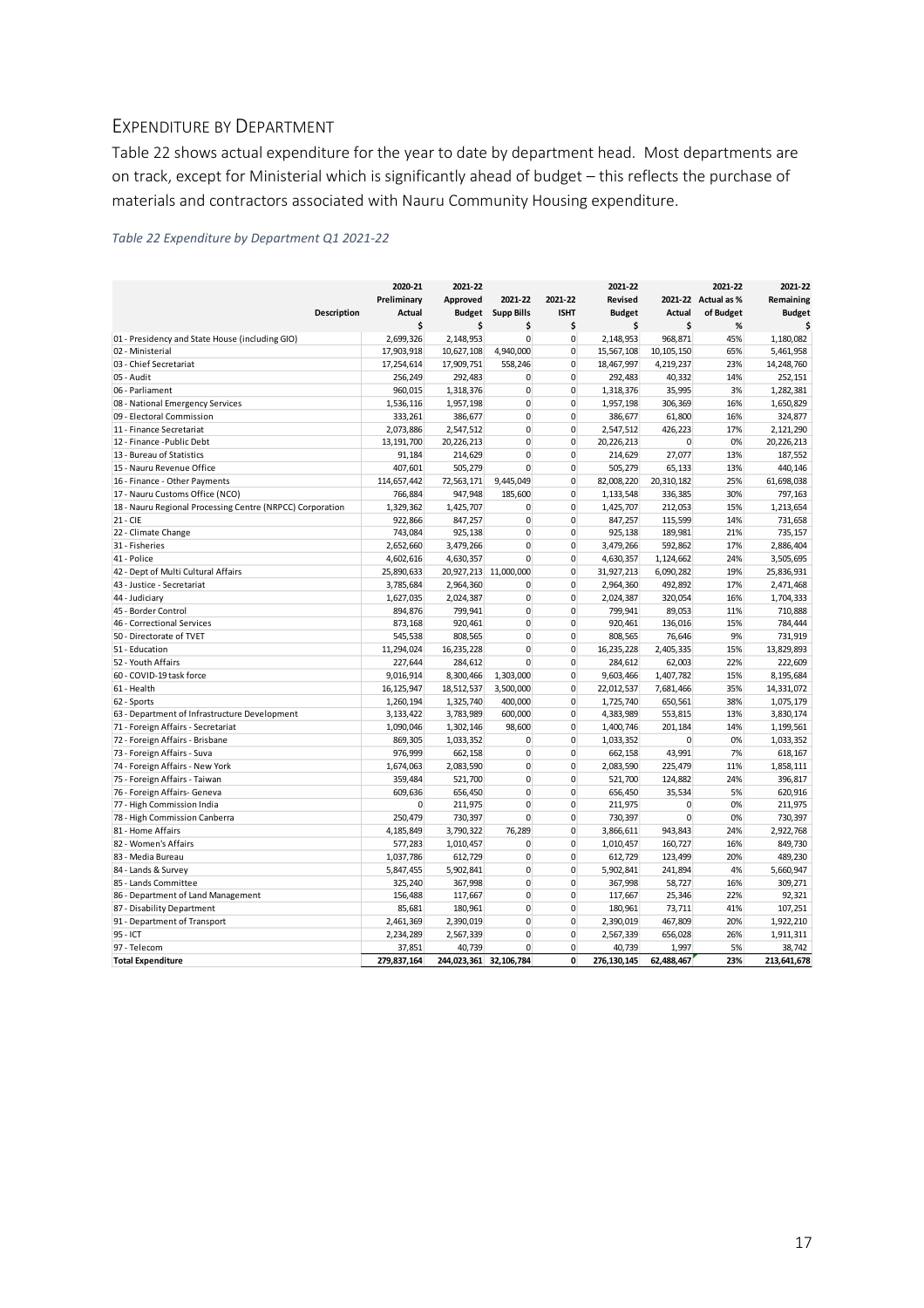# <span id="page-17-0"></span>CASH POSITION

The Government continued to build up cash balances over the quarter (Figure 4). At the end of the quarter, total funds were \$151.1 million. The cash buffer requirement of two months of adjusted expenditure was \$33.4 million. Total funds were significantly in excess of the recommended fiscal cash buffer, with \$40.1 million quarantined in separate cash buffer accounts.





Total Funds includes all accounts available to Government, including donor and project funds.

Total Available Funds comprises Total Funds, less term deposits, donor funds and those quarantined for a specific purpose, such as unclaimed land rental.

Treasury Available Funds comprises at call funds where Government has full discretion over use. It comprises Total Funds, less term deposits, donor, SOE and project funds (including quarantined funds).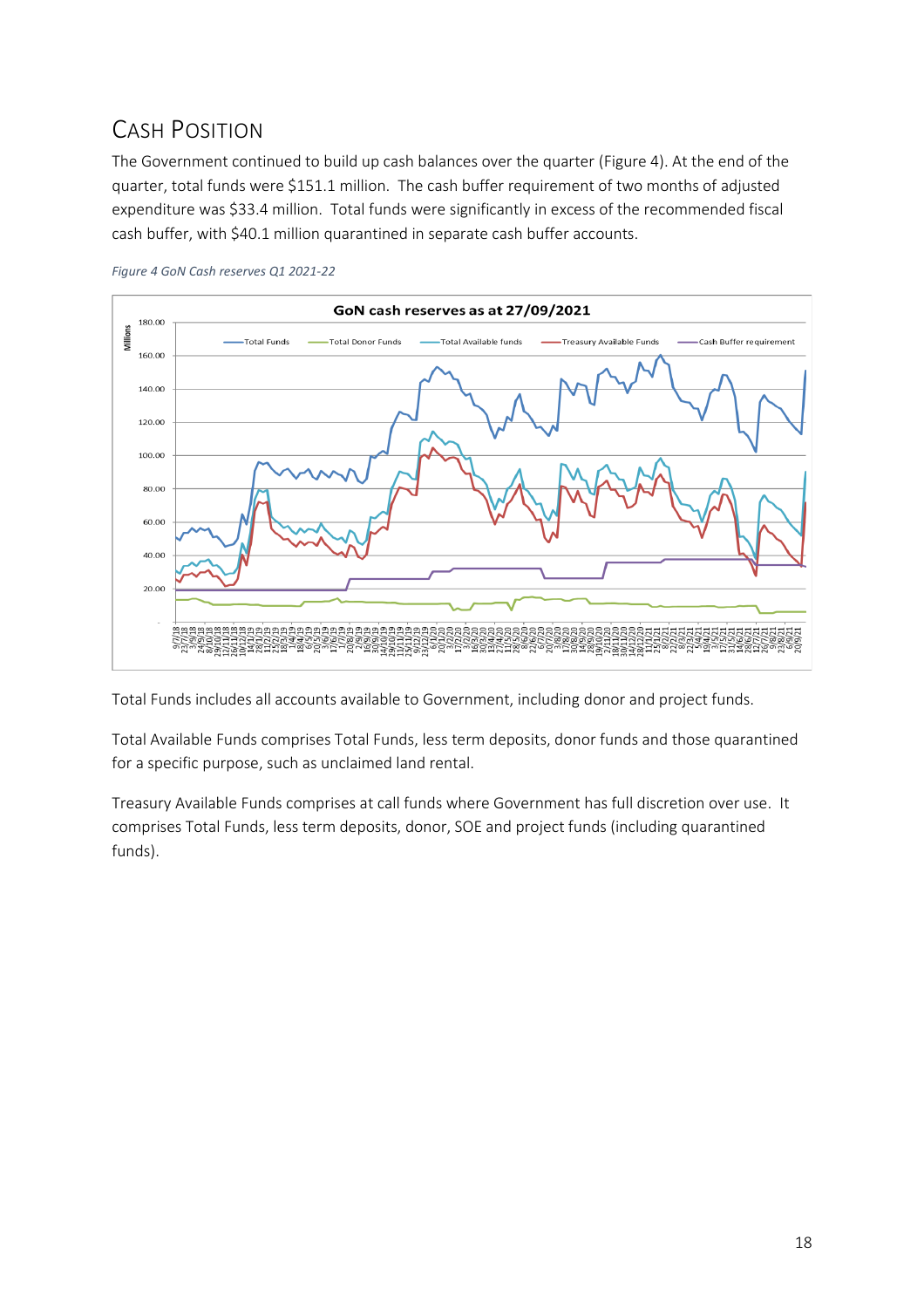# <span id="page-18-0"></span>REPUBLIC OF NAURU DEBT

This section provides information on current and projected Republic of Nauru external and internal debt. It follows recent work, supported by technical assistance from the Asian Development Bank, to undertake a stocktake of outstanding debt liabilities.

## <span id="page-18-1"></span>OVERVIEW OF NAURU DEBT

Over 2020-21, the Government continued to implement the Debt Action Plan, taking the opportunity of windfall revenues from the Regional Processing Centre extension to improve the Republic's balance sheet. A summary of debt related transactions is in Table 29.

Action included resolving long-standing external debt (Firebird), and Bank of Nauru (BON) liquidation payments to individual bank book holders and the Nauru Phosphate Royalties Trust (NPRT). Accounts payable arrears for Eigigu Holdings Corporation were also resolved. A new USD24.95 million EXIM Bank loan was agreed for Nauru Airlines to purchase replacement aircraft, funded in two tranches.

In 2021-22, the Government expects to draw down the second tranche of the EXIM Aircraft loan, make principal and interest payments on outstanding EXIM loans, and make payments to reduce BON creditor balances, including a NPRT payment equivalent to a 5 per cent capital distribution.

| <b>Description</b>                       | 2019-20<br><b>Preliminary Actual</b> | 2020-21 Revised<br><b>Budget</b> | 2020-21<br>Actual        | 2020-21 Projected<br>Actual | 2021-22 Approved<br><b>Budget</b><br>\$ |
|------------------------------------------|--------------------------------------|----------------------------------|--------------------------|-----------------------------|-----------------------------------------|
| Revenue                                  |                                      |                                  |                          |                             |                                         |
| 1902 - EXIM NAC Loan Proceeds            |                                      | 34,930,000                       |                          | 18,284,020                  | 16,245,600                              |
| <b>Total Revenue</b>                     | $\overline{\phantom{a}}$             | 34,930,000                       | $\overline{\phantom{a}}$ | 18,284,020                  | 16,245,600                              |
| <b>Expenditure</b>                       |                                      |                                  |                          |                             |                                         |
| 2545 - Debt Repayments - EXIM            |                                      | 3,539,572                        |                          |                             | 3,980,613                               |
| 2545 - Debt Repayments - Firebird        | $\overline{\phantom{0}}$             | 4,000,000                        | 4,000,000                | 4,000,000                   |                                         |
| 2545 - Debt Repayments - BON NPRT        | $\overline{\phantom{0}}$             | 5,833,334                        | 5,412,125                | 5,833,334                   | 5,833,334                               |
| 2680 - BON Liquidation-Payment           | 3,013,346                            | 7,088,142                        | 5,490,559                | 7,088,142                   | 1,000,000                               |
| 2376 - Equity Purchases (EXIM NAC)       |                                      | 34,930,000                       |                          | 18,284,020                  | 16,245,600                              |
| 2802 - Loan Expend Account (Ronphos)     | 700,000                              |                                  |                          |                             |                                         |
| 2681 - Prior Year Accounts Payable (GoN) | $\overline{\phantom{0}}$             | 1,000,000                        | 358,694                  | 1,000,000                   |                                         |
| <b>Total Debt related expenditure</b>    | 3,713,346                            | 56,391,048                       | 15,261,378               | 36,205,496                  | 27,059,547                              |

## Table 23: Summary of Government debt related transactions

## <span id="page-18-2"></span>EXTERNAL DEBT

The stock of the Republic of Nauru's external debt is summarised in Table 30. Key changes in 2020-21 relate to the resolution of outstanding Japanese Samurai Bonds, repayments of principal and interest on the EXIM Bank Ronphos equipment loan, and the expected partial draw down of the EXIM Bank loan for replacement aircraft.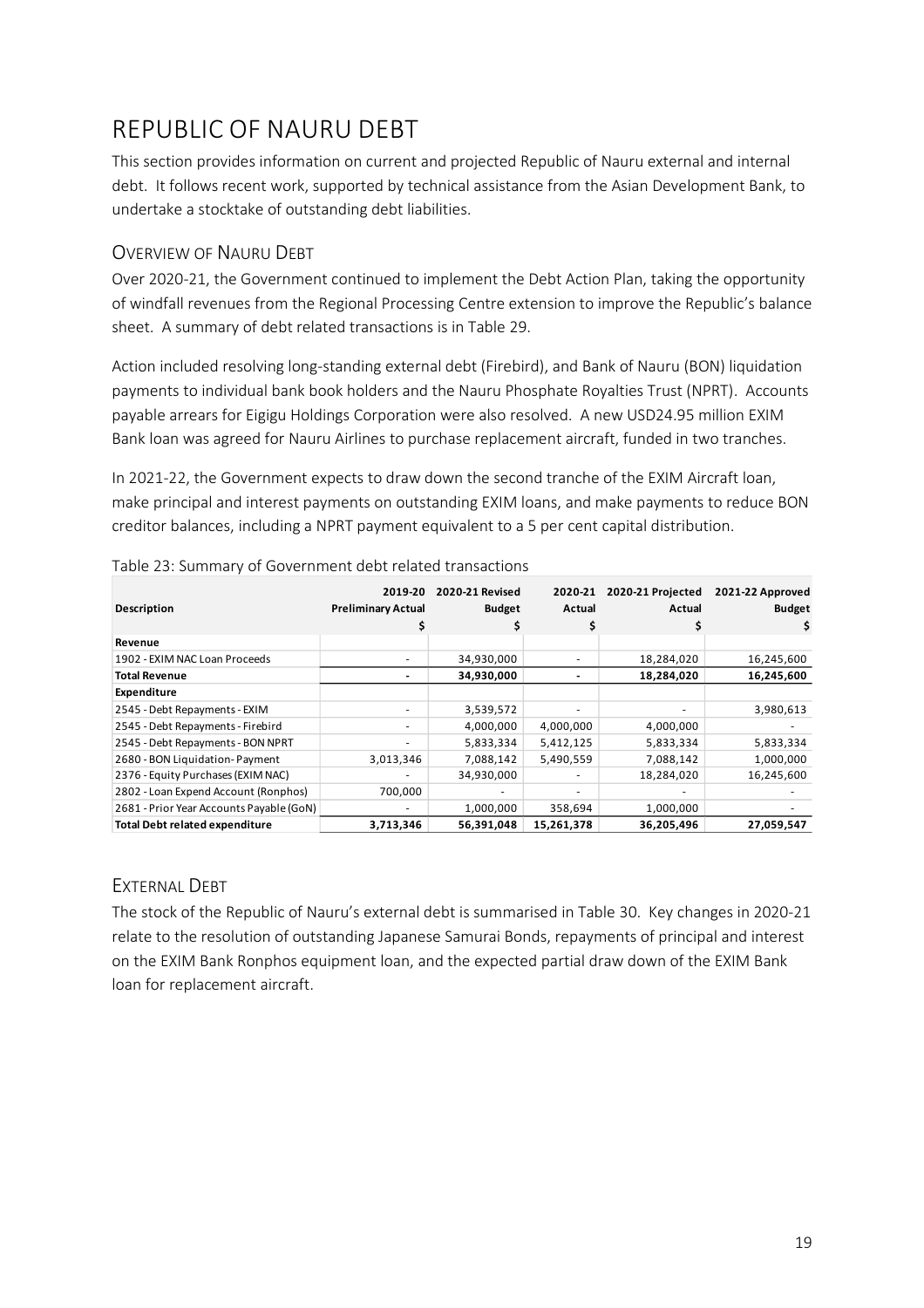#### *Table 24: Total Government external debt*

| <b>Instrument</b>                     | 2017-18   | 2018-19   | 2019-20   | 2020-21  | 2021-22   | 2022-23  | 2023-24                  | 2024-25  |  |
|---------------------------------------|-----------|-----------|-----------|----------|-----------|----------|--------------------------|----------|--|
|                                       |           | Actual    |           |          | Projected |          |                          |          |  |
| <b>Original Currency</b>              |           |           |           |          |           |          |                          |          |  |
| Samurai Bond Series B (JPY millions)  | 4,000     | 4,000     | 4,000     |          |           |          | $\overline{\phantom{a}}$ |          |  |
| Samurai Bond Series C (JPY millions)  | 5,000     | 5,000     | 5,000     |          | ۰.        | ۰.       | $\sim$                   |          |  |
| EXIM Bank China - Ronphos (US\$'000)  |           | 5,000     | 4,500     | 4,000    | 3,500     | 3,000    | 2,500                    | 2,000    |  |
| EXIM Bank China - Aircraft (US\$'000) |           |           |           | 13,346   | 22,871    | 20,792   | 18,712                   | 16,633   |  |
| Australian Dollar (A\$'000)           |           |           |           |          |           |          |                          |          |  |
| Samurai Bond Series B                 | 48,999.4  | 52,968.9  | 54,106.5  |          |           |          | $\overline{\phantom{a}}$ |          |  |
| <b>I</b> Samurai Bond Series C        | 61,249.3  | 66,211.1  | 67,633.2  |          |           |          | $\overline{\phantom{a}}$ |          |  |
| <b>EXIM Bank China - Ronphos</b>      |           | 7,129.6   | 6,556.9   | 5,171.6  | 4,525.2   | 3,878.7  | 3,232.3                  | 2,585.8  |  |
| EXIM Bank China - Aircraft            |           |           |           | 17,255.2 | 29,569.9  | 26,881.7 | 24,193.5                 | 21,505.4 |  |
| Total:                                | 110,248.7 | 126,309.7 | 128,296.6 | 22,426.8 | 34,095.1  | 30,760.4 | 27,425.8                 | 24,091.2 |  |
| As a share of GDP                     | 66%       | 76%       | 75%       | 13%      | 18%       | 16%      | 14%                      | 12%      |  |

Note: Samurai bond amounts are the Bond face value, excluding coupons in arrears and interest. The EXIM Bank Aircraft loan is assumed to be funded in two tranches, in June 2021 and December 2021. Values are estimated at 30 June. Figures may differ to other budget presentations due to difference in exchange rate assumptions.

In March 2021, the Government concluded negotiations with Firebird Global Master Fund II Ltd (Firebird) to settle the outstanding amount of two Japanese Samurai Bonds (Yen denominated bearer bonds) issued by RONFIN in the mid 1980s. The Government, as guarantor of RONFIN, defaulted on the bonds in the 1990s. Firebird held a proportion of Series B and Series C bonds. The bonds were settled for an outlay of \$4 million. This was funded by a reallocation (ISHT) from the Fiscal Cash Buffer, previously set aside for this purpose.

Resolution of this long standing external debt obligation will significantly improve the assessment of Nauru's debt sustainability, and remove a key obstacle to accessing external credit markets and donor financing in the future.

Due to the passage of time, and consistent with the terms of the bonds on the period of extinctive prescription of 10 years for the principal of the Bonds and five years for the coupon interest on the Bond, any repayment obligation related to the Samurai Bonds not covered by the Firebird agreement is now considered expired.

In October 2020, the Government announced that it would support Nauru Airlines with its aircraft replacement program, with a new USD24.95 million loan from EXIM Bank, supported by the Republic of China (ROC) Taiwan. By the end of June 2021, it is expected that Nauru Airlines will have completed the purchase of an aircraft and that the loan will be partially drawn down to an amount of USD13.3 million. The remainder of the loan (USD11.2 million) is assumed to be drawn down by June 2022. This will fund another aircraft that is yet to be identified.

Repayments of principal and interest will commence in 2021-22, supported by a general budget support grant provided by ROC Taiwan as outlined in a Memorandum of Understanding with the Government. This is a similar arrangement for the ROC Taiwan budget support for the EXIM Bank Ronphos equipment loan.

The EXIM Bank Aircraft Loan is for a total amount of USD24.95 million over 12 years at an interest rate of six month LIBOR + 0.8 per cent. The EXIM Bank Ronphos Equipment Loan was for a total amount of USD5 million, over 10 years at an interest rate of six month LIBOR + 1.5 per cent.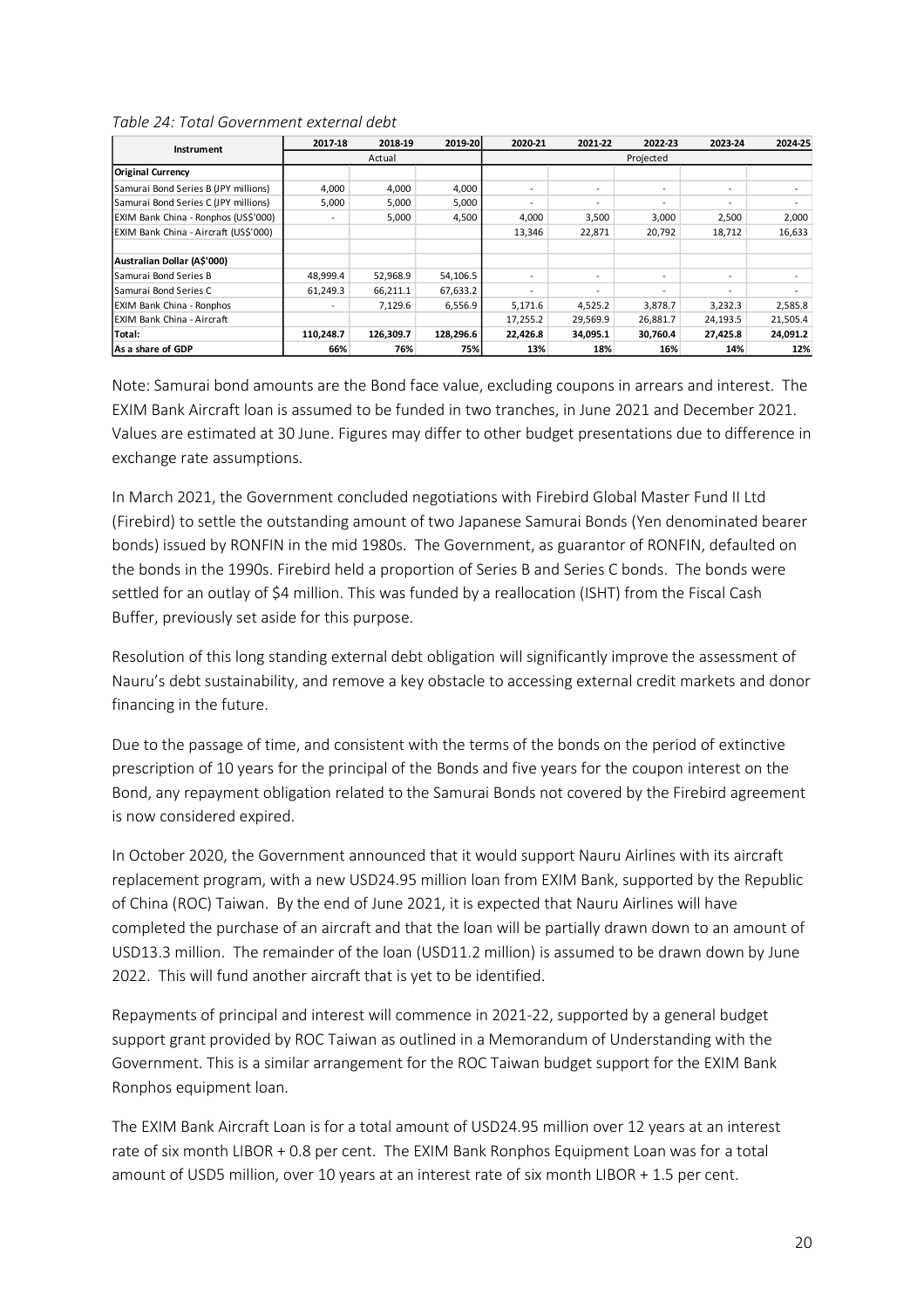## <span id="page-20-0"></span>TOTAL GOVERNMENT DEBT SERVICE

Total debt service costs are summarised in Table 31. Costs relate to external debt only, and may differ from figures in the other budget tables due to exchange rate assumptions.

|                                       | 2017-18                      | 2018-19                  | 2019-20                  | 2020-21                  | 2021-22                  | 2022-23                  | 2023-24                  | 2024-25                  |
|---------------------------------------|------------------------------|--------------------------|--------------------------|--------------------------|--------------------------|--------------------------|--------------------------|--------------------------|
| Instrument                            |                              | Actual                   |                          | Projected                |                          |                          |                          |                          |
| <b>Original Currency</b>              |                              |                          |                          |                          |                          |                          |                          |                          |
| Samurai Bond Series B (JPY millions)  | $\overline{a}$               | $\overline{a}$           | $\overline{\phantom{a}}$ | $\overline{\phantom{a}}$ | $\sim$                   | $\overline{a}$           | $\overline{\phantom{a}}$ |                          |
| <b>Principal Payments</b>             | $\overline{a}$               | $\overline{a}$           |                          | N/A                      | $\overline{a}$           | $\overline{a}$           | ٠                        |                          |
| <b>Interest Payments</b>              |                              | $\overline{\phantom{a}}$ |                          | $\overline{\phantom{a}}$ | $\overline{\phantom{a}}$ | $\overline{\phantom{a}}$ | $\overline{\phantom{a}}$ |                          |
| Samurai Bond Series C (JPY millions)  | $\overline{a}$               | $\overline{\phantom{a}}$ | $\overline{\phantom{a}}$ | $\overline{\phantom{a}}$ | $\sim$                   | $\overline{\phantom{a}}$ | $\overline{\phantom{a}}$ |                          |
| <b>Principal Payments</b>             |                              |                          |                          | N/A                      |                          | ٠                        |                          |                          |
| <b>Interest Payments</b>              | $\overline{a}$               | $\overline{a}$           |                          |                          |                          |                          |                          |                          |
| EXIM Bank China Ronphos (US\$'000)    | $\overline{a}$               | $\overline{\phantom{a}}$ | 684.0                    | 616.5                    | 572.9                    | 563.5                    | 554.1                    | 544.7                    |
| <b>Principal Payments</b>             | ٠                            | $\overline{\phantom{0}}$ | 500.0                    | 500.0                    | 500.0                    | 500.0                    | 500.0                    | 500.0                    |
| <b>Interest Payments</b>              |                              | $\overline{\phantom{a}}$ | 184.0                    | 116.5                    | 72.9                     | 63.5                     | 54.1                     | 44.7                     |
| EXIM Bank China - Aircraft (US\$'000) | ۰                            | $\overline{\phantom{a}}$ |                          |                          | 2,141.1                  | 2,153.5                  | 2,146.8                  | 2,139.7                  |
| <b>Principal Payments</b>             | $\overline{a}$               |                          |                          | $\overline{\phantom{a}}$ | 2,079.2                  | 2,079.2                  | 2,079.2                  | 2,079.2                  |
| <b>Interest Payments</b>              | ۰                            | $\overline{\phantom{a}}$ | $\overline{\phantom{a}}$ |                          | 61.9                     | 74.4                     | 67.6                     | 60.5                     |
| Australian Dollar (A\$'000)           | $\overline{\phantom{a}}$     | $\overline{\phantom{0}}$ | $\overline{\phantom{a}}$ |                          |                          |                          |                          |                          |
| Samurai Bond Series B                 | $\overline{\phantom{0}}$     | $\overline{\phantom{a}}$ | $\overline{\phantom{a}}$ | 1,292.3                  | $\overline{a}$           | $\overline{\phantom{a}}$ | $\overline{\phantom{a}}$ |                          |
| <b>Principal Payments</b>             |                              |                          |                          | 1,292.3                  |                          | $\overline{a}$           | ٠                        |                          |
| <b>Interest Payments</b>              | $\overline{\phantom{0}}$     | $\overline{\phantom{a}}$ | $\overline{\phantom{a}}$ |                          | $\overline{\phantom{a}}$ | $\overline{a}$           | $\overline{\phantom{a}}$ |                          |
| Samurai Bond Series C                 | $\overline{a}$               | $\overline{a}$           | $\overline{\phantom{a}}$ | 2,707.7                  | $\sim$                   | $\overline{\phantom{a}}$ | $\overline{\phantom{0}}$ |                          |
| <b>Principal Payments</b>             | $\overline{a}$               | $\overline{\phantom{a}}$ |                          | 2,707.7                  | $\overline{\phantom{a}}$ | $\overline{a}$           | ۰                        |                          |
| <b>Interest Payments</b>              | ۰                            | $\overline{\phantom{a}}$ |                          | $\overline{a}$           | $\overline{\phantom{a}}$ | $\overline{\phantom{a}}$ | $\overline{\phantom{a}}$ | $\overline{\phantom{a}}$ |
| EXIM Bank China - Ronphos             |                              |                          | 996.6                    | 797.1                    | 740.8                    | 728.6                    | 716                      | 704                      |
| <b>Principal Payments</b>             | $\overline{a}$               | $\overline{\phantom{a}}$ | 728.5                    | 646.5                    | 646.5                    | 646.5                    | 646.5                    | 646.5                    |
| <b>Interest Payments</b>              | ۰                            | $\overline{\phantom{0}}$ | 268.1                    | 150.7                    | 94.3                     | 82.1                     | 70.0                     | 57.8                     |
| <b>EXIM Bank China - Aircraft</b>     | ۰                            |                          |                          | $\overline{\phantom{0}}$ | 2,768.2                  | 2,784.3                  | 2,775.6                  | 2,766.4                  |
| <b>Principal Payments</b>             | ۰                            | $\overline{a}$           |                          |                          | 2,688.2                  | 2,688.2                  | 2,688.2                  | 2,688.2                  |
| <b>Interest Payments</b>              | ۰                            | $\overline{\phantom{a}}$ |                          |                          | 80.1                     | 96.1                     | 87.4                     | 78.3                     |
| Total:                                | ۰                            | $\overline{\phantom{0}}$ | 996.6                    | 4,797.1                  | 3,509.0                  | 3,512.9                  | 3,492.0                  | 3,470.7                  |
| <b>Principal Payments</b>             | $\qquad \qquad \blacksquare$ | $\overline{a}$           | 728.5                    | 4,646.5                  | 3,334.6                  | 3,334.6                  | 3,334.6                  | 3,334.6                  |
| <b>Interest Payments</b>              |                              |                          | 268.1                    | 150.7                    | 174.4                    | 178.3                    | 157.4                    | 136.1                    |

#### *Table 25: Total Government debt service costs*

#### Notes:

- 1. The principal and interest payments on the EXIM Ronphos loan are met by an equivalent payment under the Ronphos subsidiary loan agreement, which is in turn met by a ROC Taiwan general budget support annual grant until 31 December 2022.
- 2. The principal and interest payments on the EXIM Aircraft loan are met by a ROC Taiwan general budget support annual grant until 31 December 2022.
- 3. Samurai Bond Series B and C were settled in full by payment to Firebird on 29 March 2021 of A\$4 million.
- 4. Values at 30 June.

## <span id="page-20-1"></span>TOTAL GOVERNMENT LIABILITIES

Total Government liabilities are summarised in Table 26. The significant change in external liabilities between 30 June 2020 and 30 June 2021 relates to the resolution of legacy external debt related to Japanese Samurai Bonds issued in the 1980s.

External liabilities relate to external debt shown in Table 2 and membership arrears to international organisations that are the subject of a request to the relevant organisations for the arrears to be forgiven. This is expected to be resolved by December 2021.